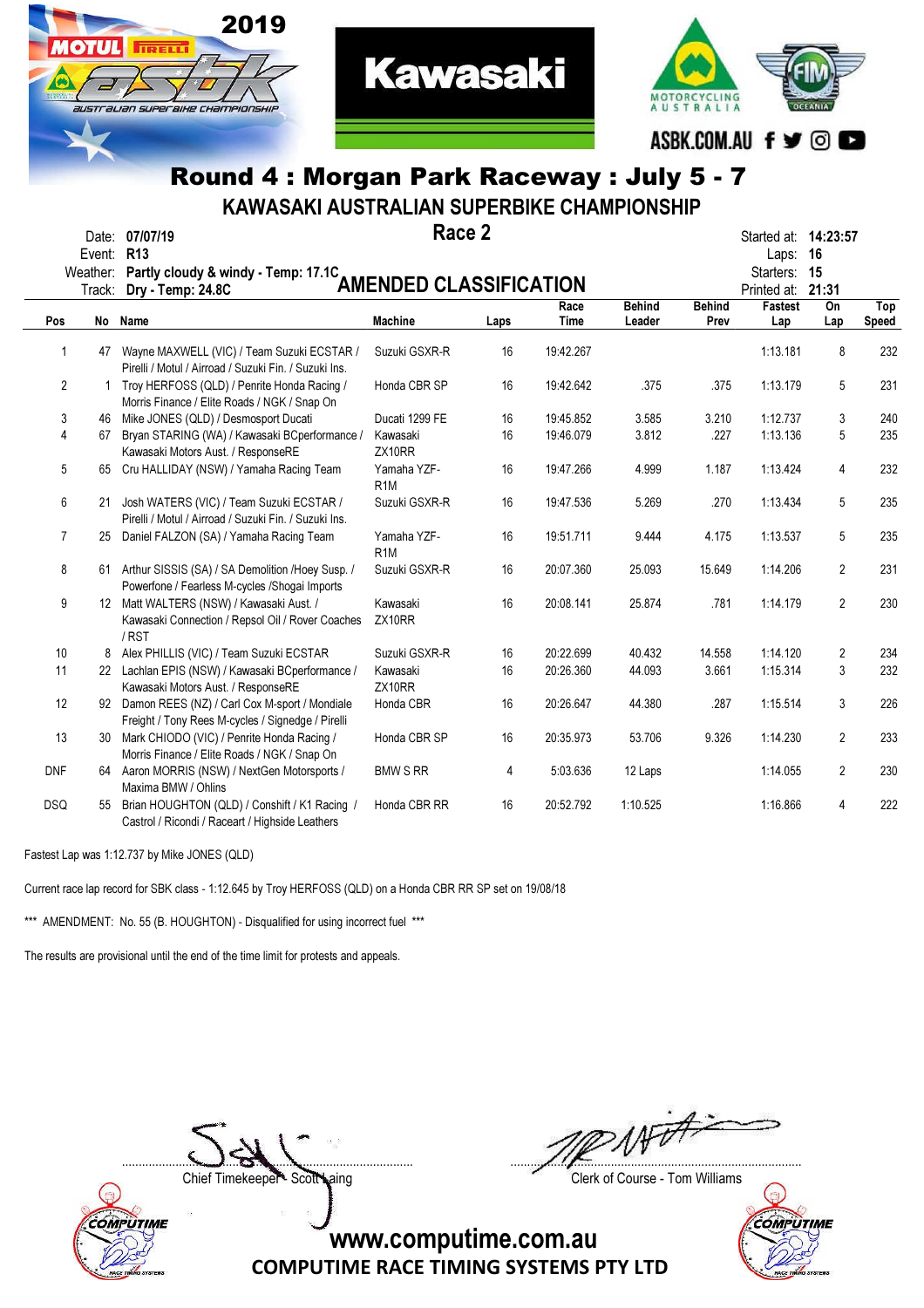



**Kawasaki** 

| Rouna 4 : morgan Park Raceway : July 5 - 7<br>KAWASAKI AUSTRALIAN SUPERBIKE CHAMPIONSHIP |                                                                |                 |                                                            |                  |                                                                                           |       |       |                  |                  |                  |                                                  |       |  |
|------------------------------------------------------------------------------------------|----------------------------------------------------------------|-----------------|------------------------------------------------------------|------------------|-------------------------------------------------------------------------------------------|-------|-------|------------------|------------------|------------------|--------------------------------------------------|-------|--|
| Event: R13                                                                               | Date: 07/07/19<br>Weather: Partly cloudy & windy - Temp: 17.1C |                 |                                                            |                  | Race 2                                                                                    |       |       |                  |                  |                  | Started at: 14:23:57<br>Laps: 16<br>Starters: 15 |       |  |
|                                                                                          | Track: Dry - Temp: 24.8C                                       |                 |                                                            |                  | <b>AMENDED LAP TIMES</b>                                                                  |       |       |                  |                  |                  | Printed at: 21:31                                |       |  |
| No Name                                                                                  |                                                                |                 | Lap 1                                                      | Lap <sub>2</sub> | Lap <sub>3</sub>                                                                          | Lap 4 | Lap 5 | Lap <sub>6</sub> | Lap <sub>7</sub> | Lap <sub>8</sub> | Lap <sub>9</sub>                                 | Lap10 |  |
|                                                                                          | 1 Troy HERFOSS (QLD)                                           |                 |                                                            |                  | 1:19.243 1:14.289 1:13.747 1:13.348 1:13.179 1:13.628 1:13.410 1:13.305 1:13.494 1:13.534 |       |       |                  |                  |                  |                                                  |       |  |
|                                                                                          |                                                                | 10 <sup>1</sup> | 1:13.559  1:13.591  1:13.526  1:13.404  1:13.529  1:13.856 |                  |                                                                                           |       |       |                  |                  |                  |                                                  |       |  |
| 8 Alex PHILLIS (VIC)                                                                     |                                                                |                 |                                                            |                  | 1:21.164 1:14.120 1:14.558 1:14.952 1:26.607 1:15.263 1:15.140 1:14.925 1:14.874 1:15.627 |       |       |                  |                  |                  |                                                  |       |  |
|                                                                                          |                                                                | 10              |                                                            |                  | 1:15.287  1:15.634  1:15.825  1:16.070  1:16.334  1:16.319                                |       |       |                  |                  |                  |                                                  |       |  |
|                                                                                          | 12 Matt WALTERS (NSW)                                          |                 |                                                            |                  | 1:21.759 1:14.179 1:14.408 1:14.947 1:14.778 1:14.964 1:14.545 1:15.009 1:14.756 1:14.923 |       |       |                  |                  |                  |                                                  |       |  |
|                                                                                          |                                                                | 10              |                                                            |                  | 1:15.425  1:15.150  1:16.007  1:16.453  1:15.193  1:15.645                                |       |       |                  |                  |                  |                                                  |       |  |
|                                                                                          | 21 Josh WATERS (VIC)                                           |                 |                                                            |                  | 1:20.155 1:14.339 1:13.902 1:13.676 1:13.434 1:13.510 1:13.578 1:13.436 1:13.465 1:13.842 |       |       |                  |                  |                  |                                                  |       |  |
|                                                                                          |                                                                | 10              |                                                            |                  | 1:14.225 1:13.852 1:13.646 1:14.410 1:14.051 1:14.015                                     |       |       |                  |                  |                  |                                                  |       |  |
|                                                                                          | 22 Lachlan EPIS (NSW)                                          |                 |                                                            |                  | 1:22.616 1:16.077 1:15.314 1:15.840 1:16.098 1:16.157 1:16.193 1:16.751 1:16.291 1:16.686 |       |       |                  |                  |                  |                                                  |       |  |
|                                                                                          |                                                                | 10 <sup>°</sup> |                                                            |                  | 1:16.028 1:16.576 1:16.603 1:16.458 1:15.931 1:16.741                                     |       |       |                  |                  |                  |                                                  |       |  |
|                                                                                          | 25 Daniel FALZON (SA)                                          |                 |                                                            |                  | 1:19.772 1:13.858 1:14.351 1:13.668 1:13.537 1:13.562 1:13.638 1:13.744 1:13.804 1:14.248 |       |       |                  |                  |                  |                                                  |       |  |
|                                                                                          |                                                                | 10              |                                                            |                  | 1:13.790  1:14.066  1:14.065  1:14.556  1:15.156  1:15.896                                |       |       |                  |                  |                  |                                                  |       |  |
|                                                                                          | 30 Mark CHIODO (VIC)                                           |                 |                                                            |                  | 1:20.299 1:14.230 1:14.873 1:14.932 1:14.542 1:14.774 1:15.010 1:15.300 1:14.898 1:15.701 |       |       |                  |                  |                  |                                                  |       |  |
|                                                                                          |                                                                | 10              |                                                            |                  | 1:15.298  1:15.097  1:15.444  1:40.526  1:16.927  1:18.122                                |       |       |                  |                  |                  |                                                  |       |  |
| 46 Mike JONES (QLD)                                                                      |                                                                |                 |                                                            |                  | 1:24.373 1:13.464 1:12.737 1:14.273 1:12.791 1:12.777 1:12.742 1:13.285 1:13.569 1:13.426 |       |       |                  |                  |                  |                                                  |       |  |
|                                                                                          |                                                                | 10              |                                                            |                  | 1:13.525  1:13.778  1:13.656  1:14.616  1:13.349  1:13.491                                |       |       |                  |                  |                  |                                                  |       |  |
|                                                                                          | 47 Wayne MAXWELL (VIC)                                         |                 |                                                            |                  | 1:19.565 1:13.817 1:13.425 1:13.264 1:13.306 1:13.834 1:13.460 1:13.181 1:13.517 1:13.631 |       |       |                  |                  |                  |                                                  |       |  |
|                                                                                          |                                                                | 10              |                                                            |                  | 1:13.397  1:13.719  1:13.587  1:13.371  1:13.379  1:13.814                                |       |       |                  |                  |                  |                                                  |       |  |
|                                                                                          | 55 Brian HOUGHTON (QLD)                                        |                 |                                                            |                  | 1:24.571 1:16.969 1:17.271 1:16.866 1:19.032 1:19.309 1:17.695 1:17.792 1:17.558 1:17.506 |       |       |                  |                  |                  |                                                  |       |  |
|                                                                                          |                                                                | 10              |                                                            |                  | 1:17.414 1:17.763 1:18.342 1:18.023 1:18.153 1:18.528                                     |       |       |                  |                  |                  |                                                  |       |  |
| 61 Arthur SISSIS (SA)                                                                    |                                                                |                 |                                                            |                  | 1:21.505 1:14.206 1:14.333 1:15.026 1:14.781 1:15.444 1:14.848 1:15.087 1:14.791 1:14.837 |       |       |                  |                  |                  |                                                  |       |  |
|                                                                                          |                                                                | 10              |                                                            |                  | 1:15.207 1:15.266 1:15.805 1:15.772 1:15.210 1:15.242                                     |       |       |                  |                  |                  |                                                  |       |  |
|                                                                                          | 64 Aaron MORRIS (NSW)                                          |                 |                                                            |                  | 1:20.950 1:14.055 1:14.537 1:14.094                                                       |       |       |                  |                  |                  |                                                  |       |  |
|                                                                                          | 65 Cru HALLIDAY (NSW)                                          |                 |                                                            |                  | 1:19.972 1:14.238 1:13.679 1:13.424 1:13.535 1:13.612 1:13.500 1:13.480 1:13.711 1:14.050 |       |       |                  |                  |                  |                                                  |       |  |
|                                                                                          |                                                                | 10              |                                                            |                  | 1:13.647 1:13.681 1:13.855 1:14.765 1:14.036 1:14.081                                     |       |       |                  |                  |                  |                                                  |       |  |
|                                                                                          | 67 Bryan STARING (WA)                                          |                 |                                                            |                  | 1:20.390 1:14.250 1:13.908 1:14.188 1:13.136 1:13.287 1:13.461 1:13.661 1:13.500 1:13.520 |       |       |                  |                  |                  |                                                  |       |  |
|                                                                                          |                                                                | 10              |                                                            |                  | 1:13.558  1:13.718  1:13.731  1:14.806  1:13.295  1:13.670                                |       |       |                  |                  |                  |                                                  |       |  |
| 92 Damon REES (NZ)                                                                       |                                                                |                 |                                                            |                  | 1:22.877 1:16.704 1:15.514 1:15.896 1:16.234 1:16.232 1:16.207 1:15.883 1:15.985 1:16.697 |       |       |                  |                  |                  |                                                  |       |  |

10 1:16.422 1:16.199 1:16.518 1:16.424 1:16.088 1:16.767

\*\*\* AMENDMENT: No. 55 (B. HOUGHTON) - Disqualified for using incorrect fuel \*\*\*

The results are provisional until the end of the time limit for protests and appeals.



....................................................................................... .......................................................................................

Chief Timekeeper - Scott Laing Chief Timekeeper - Scott Laing

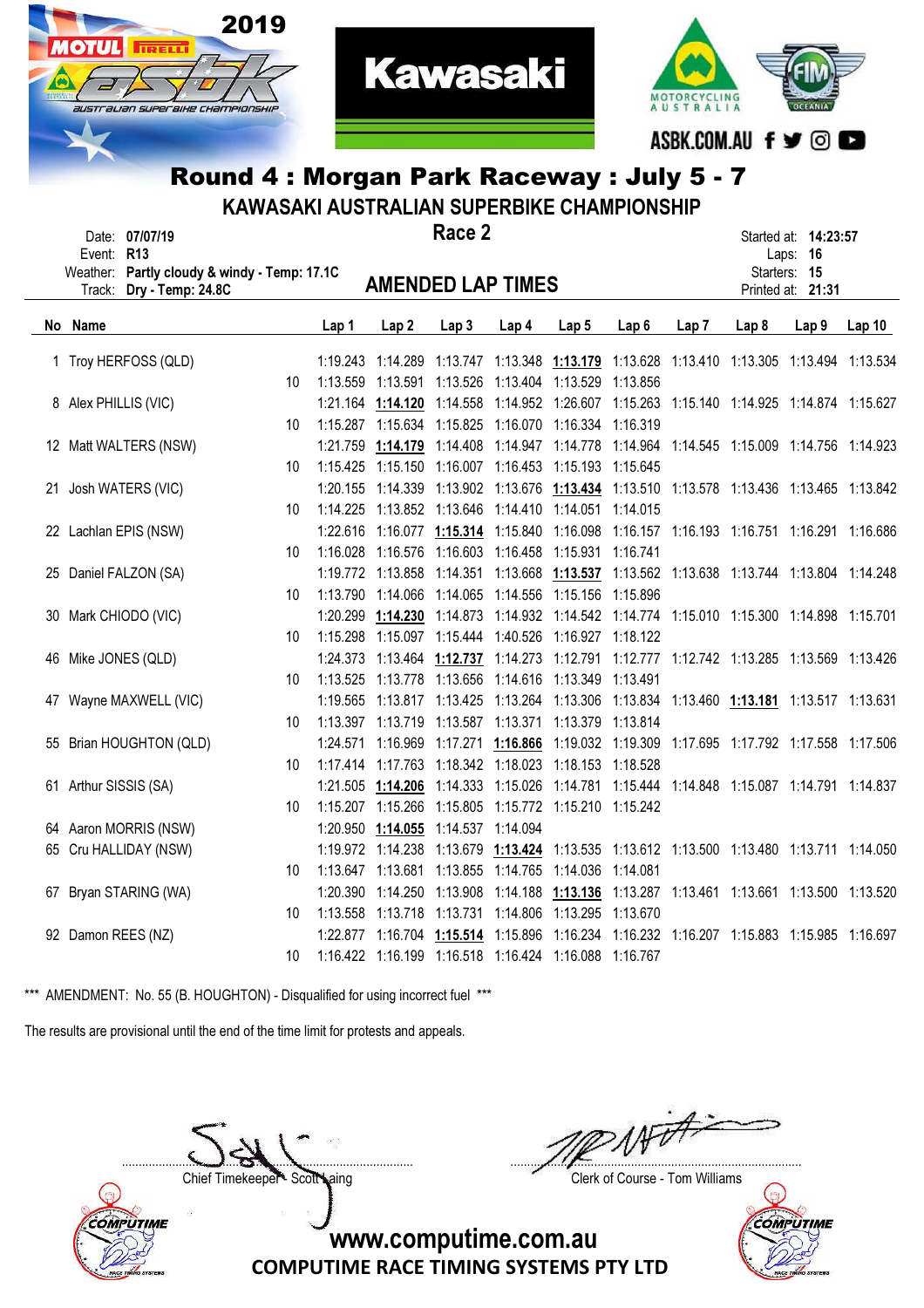

2019

**OTUL** 

**TRELL** 

australian superaike championskir

KAWASAKI AUSTRALIAN SUPERBIKE CHAMPIONSHIP

**Kawasaki** 

|                | Date: 07/07/19<br>Event: R13                 |         |         |          |     | Race 2                       |         |                  | Started at: 14:23:57<br>Laps: 16 |          |            |
|----------------|----------------------------------------------|---------|---------|----------|-----|------------------------------|---------|------------------|----------------------------------|----------|------------|
|                | Weather: Partly cloudy & windy - Temp: 17.1C |         |         |          |     |                              |         |                  | Starters: 15                     |          |            |
|                | Track: Dry - Temp: 24.8C                     |         |         |          |     | <b>AMENDED SPLIT TIMES</b>   |         |                  | Printed at: 21:31                |          |            |
| Lap            | Split 1                                      | Split 2 | Split 3 | Lap Time | Spd | Lap                          | Split 1 | Split 2          | Split 3                          | Lap Time | Spd        |
|                | 1 Troy HERFOSS (QLD) (2nd)                   |         |         |          |     | 8                            | 26.266  | 25.385           | 23.358                           | 1:15.009 | 228        |
|                | 30.992                                       | 25.119  | 23.132  | 1:19.243 | 89  | 9                            | 26.298  | 25.378           | 23.080                           | 1:14.756 | 223        |
| $\overline{c}$ | 26.373                                       | 25.058  | 22.858  | 1:14.289 | 228 | 10                           | 26.267  | 25.327           | 23.329                           | 1:14.923 | 227        |
| 3              | 25.934                                       | 24.962  | 22.851  | 1:13.747 | 228 | 11                           | 26.515  | 25.540           | 23.370                           | 1:15.425 | 219        |
| 4              | 25.747                                       | 24.800  | 22.801  | 1:13.348 | 230 | 12                           | 26.386  | 25.484           | 23.280                           | 1:15.150 | 225        |
| 5              | 25.730                                       | 24.749  | 22.700  | 1:13.179 | 230 | 13                           | 26.561  | 26.163           | 23.283                           | 1:16.007 | 226        |
| 6              | 25.888                                       | 24.898  | 22.842  | 1:13.628 | 231 | 14                           | 26.639  | 26.311           | 23.503                           | 1:16.453 | 227        |
| $\overline{7}$ | 25.823                                       | 24.815  | 22.772  | 1:13.410 | 228 | 15                           | 26.493  | 25.515           | 23.185                           | 1:15.193 | 224        |
| 8              | 25.784                                       | 24.743  | 22.778  | 1:13.305 | 230 | 16                           | 26.519  | 25.812           | 23.314                           | 1:15.645 | 226        |
| 9              | 25.902                                       | 24.792  | 22.800  | 1:13.494 | 230 |                              |         |                  |                                  |          |            |
| 10             | 25.831                                       | 24.881  | 22.822  | 1:13.534 | 228 | 21 Josh WATERS (VIC) (6th)   |         |                  |                                  |          |            |
| 11             | 25.919                                       | 24.760  | 22.880  | 1:13.559 | 227 | 1                            | 32.003  | 25.042           | 23.110                           | 1:20.155 | 101        |
| 12             | 25.765                                       | 25.008  | 22.818  | 1:13.591 | 228 | 2                            | 26.321  | 24.916           | 23.102                           | 1:14.339 | 227        |
| 13             | 25.837                                       | 24.936  | 22.753  | 1:13.526 | 228 | 3                            | 25.935  | 24.937           | 23.030                           | 1:13.902 | 231        |
| 14             | 25.825                                       | 24.902  | 22.677  | 1:13.404 | 231 | 4                            | 25.859  | 24.904           | 22.913                           | 1:13.676 | 235        |
| 15             | 25.780                                       | 24.952  | 22.797  | 1:13.529 | 229 | 5                            | 25.931  | 24.735           | 22.768                           | 1:13.434 | 232        |
| 16             | 25.843                                       | 25.079  | 22.934  | 1:13.856 | 230 | 6                            | 26.073  | 24.755           | 22.682                           | 1:13.510 | 234        |
|                |                                              |         |         |          |     | 7                            |         |                  |                                  |          |            |
|                |                                              |         |         |          |     |                              | 25.909  | 24.866<br>24.821 | 22.803<br>22.714                 | 1:13.578 | 234<br>233 |
|                | 8 Alex PHILLIS (VIC) (10th)                  |         |         |          |     | 8                            | 25.901  |                  |                                  | 1:13.436 |            |
| 1              | 32.252                                       | 25.865  | 23.047  | 1:21.164 | 111 | 9                            | 25.887  | 24.732           | 22.846                           | 1:13.465 | 234        |
| $\overline{2}$ | 26.100                                       | 25.269  | 22.751  | 1:14.120 | 231 | 10                           | 25.927  | 24.850           | 23.065                           | 1:13.842 | 233        |
| 3              | 26.212                                       | 25.419  | 22.927  | 1:14.558 | 234 | 11                           | 26.449  | 24.867           | 22.909                           | 1:14.225 | 223        |
| 4              | 26.490                                       | 25.303  | 23.159  | 1:14.952 | 231 | 12                           | 26.019  | 24.924           | 22.909                           | 1:13.852 | 233        |
| 5              | 37.232                                       | 25.981  | 23.394  | 1:26.607 | 232 | 13                           | 25.874  | 24.911           | 22.861                           | 1:13.646 | 232        |
| 6              | 26.480                                       | 25.434  | 23.349  | 1:15.263 | 229 | 14                           | 26.605  | 24.951           | 22.854                           | 1:14.410 | 233        |
| $\overline{7}$ | 26.357                                       | 25.516  | 23.267  | 1:15.140 | 227 | 15                           | 26.193  | 24.945           | 22.913                           | 1:14.051 | 231        |
| 8              | 26.299                                       | 25.534  | 23.092  | 1:14.925 | 228 | 16                           | 26.089  | 25.025           | 22.901                           | 1:14.015 | 233        |
| 9              | 26.535                                       | 25.394  | 22.945  | 1:14.874 | 230 |                              |         |                  |                                  |          |            |
| 10             | 26.544                                       | 25.718  | 23.365  | 1:15.627 | 233 | 22 Lachlan EPIS (NSW) (11th) |         |                  |                                  |          |            |
| 11             | 26.358                                       | 25.669  | 23.260  | 1:15.287 | 228 | 1                            | 33.395  | 25.794           | 23.427                           | 1:22.616 | 118        |
| 12             | 26.393                                       | 25.906  | 23.335  | 1:15.634 | 227 | 2                            | 26.974  | 25.836           | 23.267                           | 1:16.077 | 229        |
| 13             | 26.625                                       | 25.882  | 23.318  | 1:15.825 | 226 | 3                            | 26.279  | 25.447           | 23.588                           | 1:15.314 | 232        |
| 14             | 26.848                                       | 25.613  | 23.609  | 1:16.070 | 227 | 4                            | 26.672  | 25.612           | 23.556                           | 1:15.840 | 229        |
| 15             | 26.905                                       | 25.930  | 23.499  | 1:16.334 | 215 | 5                            | 26.742  | 25.665           | 23.691                           | 1:16.098 | 231        |
| 16             | 26.628                                       | 26.167  | 23.524  | 1:16.319 | 228 | 6                            | 26.834  | 25.676           | 23.647                           | 1:16.157 | 226        |
|                |                                              |         |         |          |     | 7                            | 26.761  | 25.684           | 23.748                           | 1:16.193 | 226        |
|                | 12 Matt WALTERS (NSW) (9th)                  |         |         |          |     | 8                            | 26.768  | 26.242           | 23.741                           | 1:16.751 | 226        |
| 1              | 32.904                                       | 25.665  | 23.190  | 1:21.759 | 106 | 9                            | 26.633  | 25.955           | 23.703                           | 1:16.291 | 229        |
| $\overline{c}$ | 26.282                                       | 25.026  | 22.871  | 1:14.179 | 228 | 10                           | 26.673  | 26.370           | 23.643                           | 1:16.686 | 228        |
| 3              | 26.183                                       | 25.159  | 23.066  | 1:14.408 | 230 | 11                           | 26.453  | 25.867           | 23.708                           | 1:16.028 | 229        |
| 4              | 26.647                                       | 25.204  | 23.096  | 1:14.947 | 229 | 12                           | 26.855  | 25.968           | 23.753                           | 1:16.576 | 226        |
| 5              | 26.554                                       | 25.270  | 22.954  | 1:14.778 | 226 | 13                           | 26.784  | 26.085           | 23.734                           | 1:16.603 | 230        |
| 6              | 26.465                                       | 25.361  | 23.138  | 1:14.964 | 223 | 14                           | 26.843  | 25.835           | 23.780                           | 1:16.458 | 224        |
| $\overline{7}$ | 26.097                                       | 25.211  | 23.237  | 1:14.545 | 229 | 15                           | 26.604  | 25.737           | 23.590                           | 1:15.931 | 228        |



....................................................................................... .......................................................................................

Chief Timekeeper - Scott Laing Clerk of Course - Tom Williams

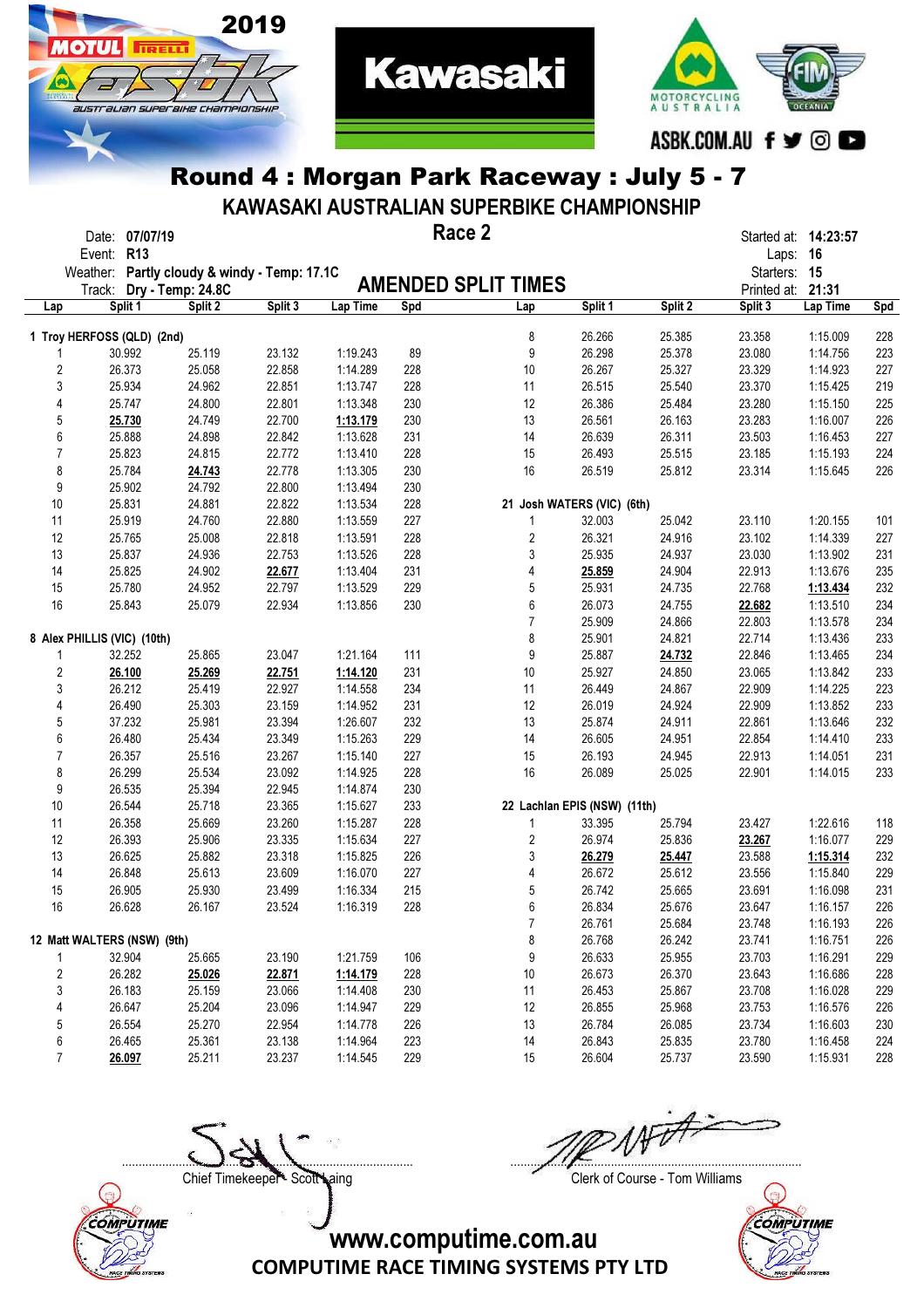

MOTORCYCLING<br>AUSTRALIA ASBK.COM.AU f y © C

#### Round 4 : Morgan Park Raceway : July 5 - 7

2019

**OTIJL** 

**TRELL** 

australian superaike championskir

KAWASAKI AUSTRALIAN SUPERBIKE CHAMPIONSHIP

|                         | Date: 07/07/19                                                           |         |         |          |     | Race 2                        |         |         | Started at: 14:23:57              |          |     |
|-------------------------|--------------------------------------------------------------------------|---------|---------|----------|-----|-------------------------------|---------|---------|-----------------------------------|----------|-----|
|                         | Event: R13                                                               |         |         |          |     |                               |         |         | Laps: 16                          |          |     |
|                         | Weather: Partly cloudy & windy - Temp: 17.1C<br>Track: Dry - Temp: 24.8C |         |         |          |     | <b>AMENDED SPLIT TIMES</b>    |         |         | Starters: 15<br>Printed at: 21:31 |          |     |
| Lap                     | Split 1                                                                  | Split 2 | Split 3 | Lap Time | Spd | Lap                           | Split 1 | Split 2 | Split 3                           | Lap Time | Spd |
|                         |                                                                          |         |         |          |     |                               |         |         |                                   |          |     |
| 16                      | 26.774                                                                   | 26.150  | 23.817  | 1:16.741 | 230 | 6                             | 25.610  | 24.603  | 22.564                            | 1:12.777 | 238 |
|                         |                                                                          |         |         |          |     | $\overline{7}$                | 25.614  | 24.482  | 22.646                            | 1:12.742 | 237 |
|                         | 25 Daniel FALZON (SA) (7th)                                              |         |         |          |     | 8                             | 25.814  | 24.749  | 22.722                            | 1:13.285 | 240 |
|                         | 30.675                                                                   | 25.539  | 23.558  | 1:19.772 | 100 | 9                             | 26.111  | 24.801  | 22.657                            | 1:13.569 | 237 |
| $\overline{2}$          | 25.982                                                                   | 25.308  | 22.568  | 1:13.858 | 230 | 10                            | 25.832  | 24.850  | 22.744                            | 1:13.426 | 236 |
| 3                       | 26.205                                                                   | 25.229  | 22.917  | 1:14.351 | 229 | 11                            | 26.103  | 24.764  | 22.658                            | 1:13.525 | 236 |
| 4                       | 25.918                                                                   | 25.023  | 22.727  | 1:13.668 | 231 | 12                            | 26.251  | 24.836  | 22.691                            | 1:13.778 | 230 |
| 5                       | 25.767                                                                   | 25.067  | 22.703  | 1:13.537 | 232 | 13                            | 25.931  | 24.915  | 22.810                            | 1:13.656 | 235 |
| 6                       | 25.953                                                                   | 25.013  | 22.596  | 1:13.562 | 230 | 14                            | 26.821  | 24.786  | 23.009                            | 1:14.616 | 235 |
| 7                       | 25.819                                                                   | 25.090  | 22.729  | 1:13.638 | 232 | 15                            | 25.689  | 24.745  | 22.915                            | 1:13.349 | 234 |
| 8                       | 25.775                                                                   | 25.044  | 22.925  | 1:13.744 | 232 | 16                            | 25.888  | 24.784  | 22.819                            | 1:13.491 | 233 |
| 9                       | 25.947                                                                   | 25.014  | 22.843  | 1:13.804 | 234 |                               |         |         |                                   |          |     |
| 10                      | 26.237                                                                   | 25.143  | 22.868  | 1:14.248 | 235 | 47 Wayne MAXWELL (VIC) (1st)  |         |         |                                   |          |     |
| 11                      | 25.894                                                                   | 25.161  | 22.735  | 1:13.790 | 230 | 1                             | 31.299  | 25.161  | 23.105                            | 1:19.565 | 86  |
| 12                      | 25.985                                                                   | 25.177  | 22.904  | 1:14.066 | 233 | 2                             | 25.954  | 25.009  | 22.854                            | 1:13.817 | 230 |
| 13                      | 25.954                                                                   | 25.247  | 22.864  | 1:14.065 | 231 | 3                             | 25.804  | 24.849  | 22.772                            | 1:13.425 | 232 |
| 14                      | 26.167                                                                   | 25.448  | 22.941  | 1:14.556 | 231 | 4                             | 25.744  | 24.859  | 22.661                            | 1:13.264 | 230 |
| 15                      | 26.287                                                                   | 25.625  | 23.244  | 1:15.156 | 231 | 5                             | 25.693  | 24.855  | 22.758                            | 1:13.306 | 230 |
| 16                      | 26.677                                                                   | 25.761  | 23.458  | 1:15.896 | 227 | 6                             | 26.105  | 24.959  | 22.770                            | 1:13.834 | 229 |
|                         |                                                                          |         |         |          |     | 7                             | 25.726  | 24.869  | 22.865                            | 1:13.460 | 231 |
|                         | 30 Mark CHIODO (VIC) (13th)                                              |         |         |          |     | 8                             | 25.596  | 24.863  | 22.722                            | 1:13.181 | 231 |
| 1                       | 32.206                                                                   | 25.238  | 22.855  | 1:20.299 | 109 | 9                             | 25.859  | 24.897  | 22.761                            | 1:13.517 | 229 |
| $\overline{\mathbf{c}}$ | 26.388                                                                   | 24.873  | 22.969  | 1:14.230 | 233 | 10                            | 25.783  | 24.989  | 22.859                            | 1:13.631 | 228 |
| 3                       | 26.603                                                                   | 25.179  | 23.091  | 1:14.873 | 232 | 11                            | 25.854  | 24.802  | 22.741                            | 1:13.397 | 229 |
| 4                       | 26.685                                                                   | 25.120  | 23.127  | 1:14.932 | 231 | 12                            | 25.870  | 25.096  | 22.753                            | 1:13.719 | 228 |
| 5                       | 26.418                                                                   | 24.975  | 23.149  | 1:14.542 | 232 | 13                            | 25.826  | 24.976  | 22.785                            | 1:13.587 | 229 |
| 6                       | 26.380                                                                   | 25.096  | 23.298  | 1:14.774 | 230 | 14                            | 25.793  | 24.894  | 22.684                            | 1:13.371 | 228 |
| 7                       | 26.551                                                                   | 25.102  | 23.357  | 1:15.010 | 229 | 15                            | 25.732  | 24.888  | 22.759                            | 1:13.379 | 230 |
| 8                       | 26.447                                                                   | 25.298  | 23.555  | 1:15.300 | 227 | 16                            | 26.036  | 25.038  | 22.740                            | 1:13.814 | 231 |
| 9                       | 26.306                                                                   | 25.222  | 23.370  | 1:14.898 | 227 |                               |         |         |                                   |          |     |
| 10                      | 27.015                                                                   | 25.329  | 23.357  | 1:15.701 | 227 | 55 Brian HOUGHTON (QLD) (DSQ) |         |         |                                   |          |     |
| 11                      | 26.446                                                                   | 25.240  | 23.612  | 1:15.298 | 226 | 1                             | 34.165  | 26.335  | 24.071                            | 1:24.571 | 120 |
| 12                      | 26.423                                                                   | 25.472  | 23.202  | 1:15.097 | 225 | 2                             | 27.366  | 25.884  | 23.719                            | 1:16.969 | 213 |
| 13                      | 26.510                                                                   | 25.319  | 23.615  | 1:15.444 | 227 | 3                             | 27.280  | 26.104  | 23.887                            | 1:17.271 | 222 |
| 14                      | 49.772                                                                   | 26.723  | 24.031  | 1:40.526 | 225 | 4                             | 27.169  | 25.804  | 23.893                            | 1:16.866 | 218 |
| 15                      | 27.155                                                                   | 25.914  | 23.858  | 1:16.927 | 226 | 5                             | 28.452  | 26.585  | 23.995                            | 1:19.032 | 219 |
| 16                      | 26.954                                                                   | 26.141  | 25.027  | 1:18.122 | 226 | 6                             | 28.324  | 27.088  | 23.897                            | 1:19.309 | 220 |
|                         |                                                                          |         |         |          |     | $\overline{7}$                | 27.327  | 26.130  | 24.238                            | 1:17.695 | 221 |
|                         | 46 Mike JONES (QLD) (3rd)                                                |         |         |          |     | 8                             | 27.621  | 26.178  | 23.993                            | 1:17.792 | 218 |
|                         | 30.599                                                                   | 30.656  | 23.118  | 1:24.373 | 81  | 9                             | 27.387  | 26.064  | 24.107                            | 1:17.558 | 220 |
| 2                       | 25.713                                                                   | 25.120  | 22.631  | 1:13.464 | 233 | $10$                          | 27.558  | 26.038  | 23.910                            | 1:17.506 | 219 |
| 3                       | 25.679                                                                   | 24.457  | 22.601  | 1:12.737 | 237 | 11                            | 27.556  | 26.010  | 23.848                            | 1:17.414 | 218 |
| 4                       | 26.175                                                                   | 25.217  | 22.881  | 1:14.273 | 235 | 12                            | 27.579  | 26.193  | 23.991                            | 1:17.763 | 219 |
| 5                       | 25.745                                                                   | 24.618  | 22.428  | 1:12.791 | 238 | 13                            | 27.553  | 26.072  | 24.717                            | 1:18.342 | 219 |

....................................................................................... .......................................................................................



Chief Timekeeper - Scott Laing Clerk of Course - Tom Williams

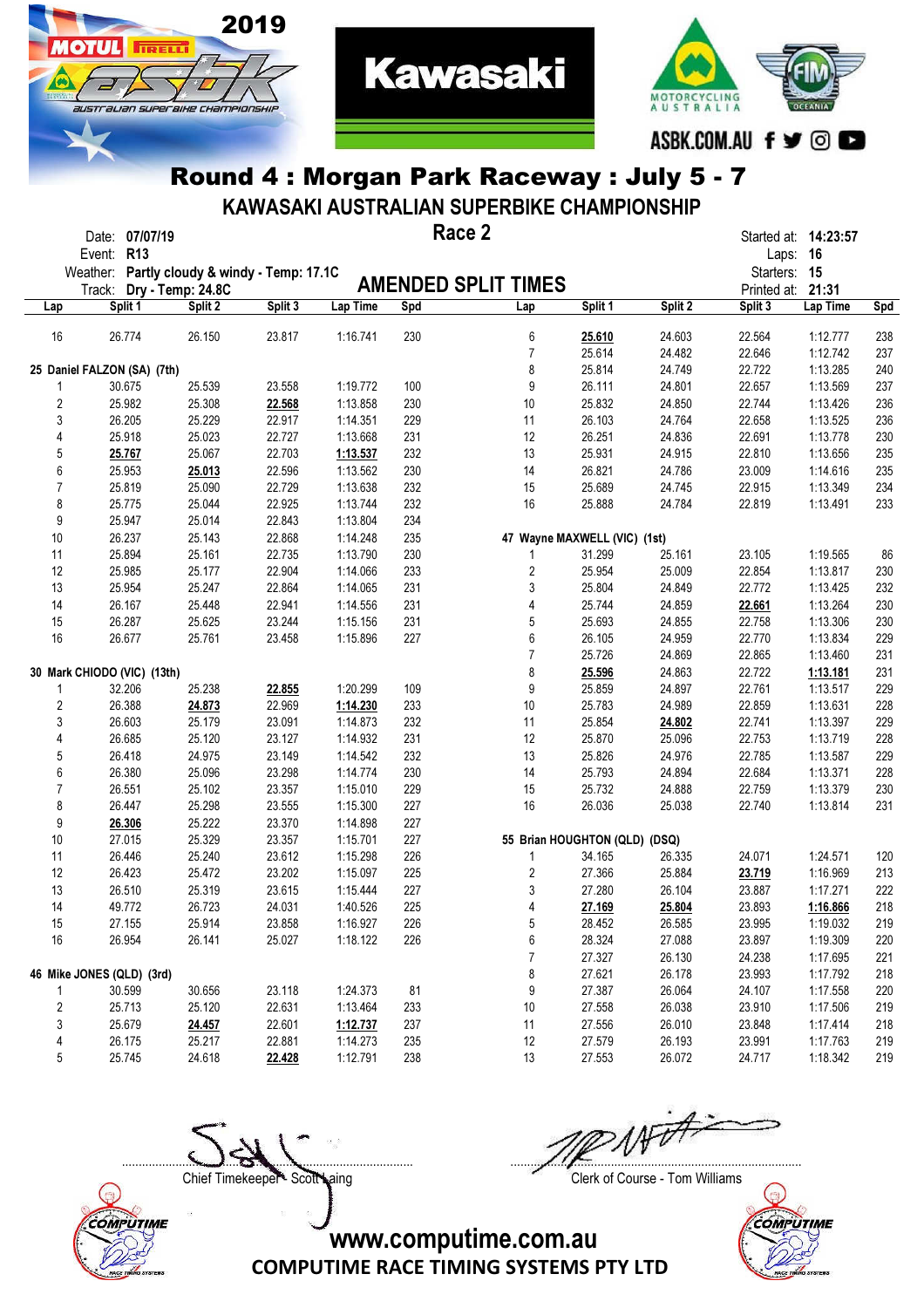

2019

**TRELL** 

austrauan superaixe championskii

KAWASAKI AUSTRALIAN SUPERBIKE CHAMPIONSHIP

**Kawasaki** 

|                  | Event: R13                  | Date: 07/07/19 | Weather: Partly cloudy & windy - Temp: 17.1C |         |          |     | Race 2                      |         |         | Started at: 14:23:57<br>Laps: 16<br>Starters: 15 |          |     |
|------------------|-----------------------------|----------------|----------------------------------------------|---------|----------|-----|-----------------------------|---------|---------|--------------------------------------------------|----------|-----|
|                  | Track:                      |                | Dry - Temp: 24.8C                            |         |          |     | <b>AMENDED SPLIT TIMES</b>  |         |         | Printed at: 21:31                                |          |     |
| Lap              |                             | Split 1        | Split 2                                      | Split 3 | Lap Time | Spd | Lap                         | Split 1 | Split 2 | Split 3                                          | Lap Time | Spd |
| 14               |                             | 27.465         | 26.376                                       | 24.182  | 1:18.023 | 218 | 14                          | 26.580  | 24.792  | 23.393                                           | 1:14.765 | 224 |
| 15               |                             | 27.567         | 26.471                                       | 24.115  | 1:18.153 | 220 | 15                          | 26.151  | 24.891  | 22.994                                           | 1:14.036 | 231 |
| 16               |                             | 27.770         | 26.203                                       | 24.555  | 1:18.528 | 216 | 16                          | 25.929  | 24.822  | 23.330                                           | 1:14.081 | 229 |
|                  | 61 Arthur SISSIS (SA) (8th) |                |                                              |         |          |     | 67 Bryan STARING (WA) (4th) |         |         |                                                  |          |     |
| 1                |                             | 32.764         | 25.557                                       | 23.184  | 1:21.505 | 116 | 1                           | 32.049  | 25.549  | 22.792                                           | 1:20.390 | 95  |
| $\boldsymbol{2}$ |                             | 26.313         | 24.984                                       | 22.909  | 1:14.206 | 230 | $\overline{\mathbf{c}}$     | 26.535  | 24.948  | 22.767                                           | 1:14.250 | 226 |
| 3                |                             | 26.135         | 25.236                                       | 22.962  | 1:14.333 | 231 | 3                           | 26.434  | 24.828  | 22.646                                           | 1:13.908 | 223 |
| 4                |                             | 26.556         | 25.276                                       | 23.194  | 1:15.026 | 227 | 4                           | 26.846  | 24.732  | 22.610                                           | 1:14.188 | 230 |
| 5                |                             | 26.563         | 25.157                                       | 23.061  | 1:14.781 | 228 | 5                           | 25.944  | 24.639  | 22.553                                           | 1:13.136 | 231 |
| 6                |                             | 26.748         | 25.518                                       | 23.178  | 1:15.444 | 226 | 6                           | 25.982  | 24.769  |                                                  |          | 232 |
| $\overline{7}$   |                             |                |                                              | 23.063  |          | 223 | $\overline{7}$              |         |         | 22.536                                           | 1:13.287 |     |
|                  |                             | 26.571         | 25.214                                       |         | 1:14.848 |     |                             | 26.041  | 24.833  | 22.587                                           | 1:13.461 | 231 |
| 8                |                             | 26.530         | 25.266                                       | 23.291  | 1:15.087 | 227 | 8                           | 26.146  | 24.740  | 22.775                                           | 1:13.661 | 225 |
| 9                |                             | 26.422         | 25.025                                       | 23.344  | 1:14.791 | 224 | 9                           | 26.066  | 24.831  | 22.603                                           | 1:13.500 | 230 |
| 10               |                             | 26.502         | 25.120                                       | 23.215  | 1:14.837 | 224 | 10                          | 25.861  | 24.824  | 22.835                                           | 1:13.520 | 231 |
| 11               |                             | 26.509         | 25.331                                       | 23.367  | 1:15.207 | 225 | 11                          | 26.007  | 24.786  | 22.765                                           | 1:13.558 | 228 |
| 12               |                             | 26.655         | 25.309                                       | 23.302  | 1:15.266 | 223 | 12                          | 26.163  | 24.815  | 22.740                                           | 1:13.718 | 235 |
| 13               |                             | 26.590         | 25.956                                       | 23.259  | 1:15.805 | 226 | 13                          | 25.893  | 24.937  | 22.901                                           | 1:13.731 | 230 |
| 14               |                             | 26.805         | 25.644                                       | 23.323  | 1:15.772 | 226 | 14                          | 27.062  | 24.899  | 22.845                                           | 1:14.806 | 233 |
| 15               |                             | 26.591         | 25.270                                       | 23.349  | 1:15.210 | 226 | 15                          | 25.939  | 24.711  | 22.645                                           | 1:13.295 | 233 |
| 16               |                             | 26.626         | 25.365                                       | 23.251  | 1:15.242 | 225 | 16                          | 26.057  | 24.912  | 22.701                                           | 1:13.670 | 226 |
|                  | 64 Aaron MORRIS (NSW) (DNF) |                |                                              |         |          |     | 92 Damon REES (NZ) (12th)   |         |         |                                                  |          |     |
| 1                |                             | 32.677         | 25.080                                       | 23.193  | 1:20.950 | 100 | 1                           | 33.526  | 25.929  | 23.422                                           | 1:22.877 | 115 |
| $\overline{c}$   |                             | 26.114         | 25.051                                       | 22.890  | 1:14.055 | 229 | 2                           | 27.085  | 26.145  | 23.474                                           | 1:16.704 | 225 |
| 3                |                             | 26.219         | 25.368                                       | 22.950  | 1:14.537 | 229 | 3                           | 26.508  | 25.560  | 23.446                                           | 1:15.514 | 226 |
| 4                |                             | 26.251         | 24.989                                       | 22.854  | 1:14.094 | 224 | 4                           | 26.768  | 25.693  | 23.435                                           | 1:15.896 | 222 |
|                  |                             |                |                                              |         |          |     | 5                           | 26.925  | 25.766  | 23.543                                           | 1:16.234 | 221 |
|                  | 65 Cru HALLIDAY (NSW) (5th) |                |                                              |         |          |     | 6                           | 26.884  | 25.777  | 23.571                                           | 1:16.232 | 221 |
| 1                |                             | 31.368         | 25.344                                       | 23.260  | 1:19.972 | 80  | $\overline{7}$              | 26.799  | 25.846  | 23.562                                           | 1:16.207 | 222 |
| $\overline{2}$   |                             |                | 25.073                                       | 23.003  | 1:14.238 | 229 | 8                           | 26.726  |         |                                                  |          | 221 |
|                  |                             | 26.162         |                                              |         |          |     |                             |         | 25.649  | 23.508                                           | 1:15.883 |     |
| 3                |                             | 25.892         | 24.923                                       | 22.864  | 1:13.679 | 229 | 9                           | 26.872  | 25.657  | 23.456                                           | 1:15.985 | 219 |
| 4                |                             | 25.755         | 24.741                                       | 22.928  | 1:13.424 | 232 | 10                          | 27.155  | 25.904  | 23.638                                           | 1:16.697 | 221 |
| $5\,$            |                             | 25.758         | 24.885                                       | 22.892  | 1:13.535 | 230 | 11                          | 26.913  | 25.957  | 23.552                                           | 1:16.422 | 221 |
| 6                |                             | 25.896         | 24.821                                       | 22.895  | 1:13.612 | 231 | 12                          | 26.997  | 25.741  | 23.461                                           | 1:16.199 | 220 |
| $\overline{7}$   |                             | 25.765         | 24.868                                       | 22.867  | 1:13.500 | 231 | 13                          | 27.107  | 25.893  | 23.518                                           | 1:16.518 | 215 |
| 8                |                             | 25.695         | 24.864                                       | 22.921  | 1:13.480 | 230 | 14                          | 27.121  | 25.733  | 23.570                                           | 1:16.424 | 214 |
| 9                |                             | 25.769         | 24.815                                       | 23.127  | 1:13.711 | 224 | 15                          | 26.910  | 25.784  | 23.394                                           | 1:16.088 | 217 |
| 10               |                             | 26.043         | 25.012                                       | 22.995  | 1:14.050 | 224 | 16                          | 27.025  | 25.886  | 23.856                                           | 1:16.767 | 220 |
| 11               |                             | 25.847         | 24.841                                       | 22.959  | 1:13.647 | 227 |                             |         |         |                                                  |          |     |
| 12               |                             | 25.849         | 24.917                                       | 22.915  | 1:13.681 | 228 |                             |         |         |                                                  |          |     |
| 13               |                             | 25.685         | 25.080                                       | 23.090  | 1:13.855 | 231 |                             |         |         |                                                  |          |     |

\*\*\* AMENDMENT: No. 55 (B. HOUGHTON) - Disqualified for using incorrect fuel \*\*\*

The results are provisional until the end of the time limit for protests and appeals.

....................................................................................... .......................................................................................



Chief Timekeeper - Scott Laing Clerk of Course - Tom Williams

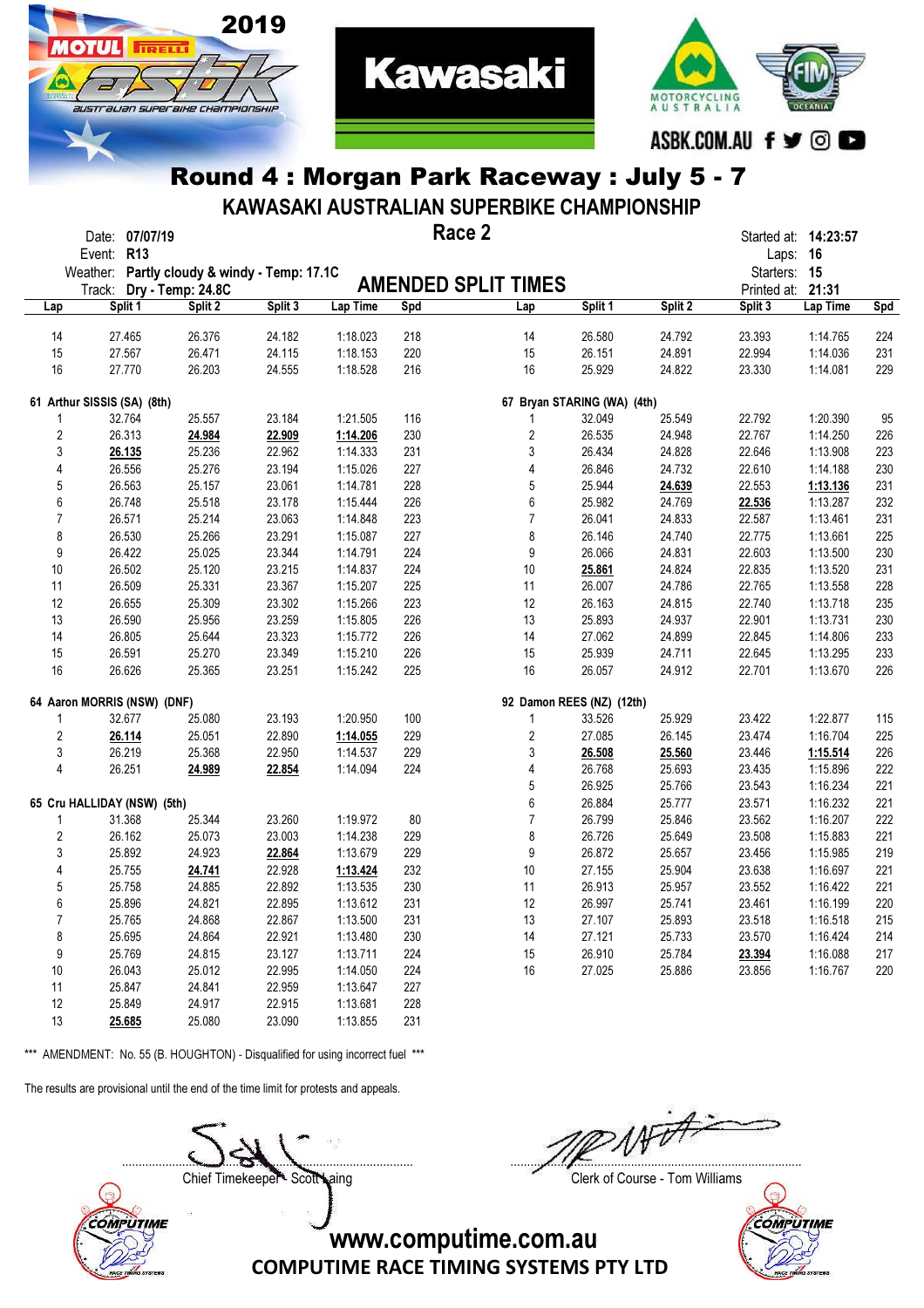

KAWASAKI AUSTRALIAN SUPERBIKE CHAMPIONSHIP

| Event: R13 | Date: 07/07/19           |    | Race 2                                                                                                        |                | Started at: <b>14:23:57</b><br>- 16<br>Laps: |     |
|------------|--------------------------|----|---------------------------------------------------------------------------------------------------------------|----------------|----------------------------------------------|-----|
|            | Track: Dry - Temp: 24.8C |    | Weather: Partly cloudy & windy - Temp: 17.1C<br>Track: Dry - Temp: 24.8C <b>AMENDED FASTEST LAPS SEQUENCE</b> |                | Starters:<br>-15<br>Printed at: 21:31        |     |
|            | Race                     |    |                                                                                                               |                | <b>Fastest</b>                               | On  |
| Lap        | <b>Pos</b>               |    | No Name                                                                                                       | <b>Machine</b> | Lap                                          | Lap |
|            |                          |    | Troy HERFOSS (QLD)                                                                                            | Honda CBR SP   | 1:19.243                                     |     |
| 2          |                          | 47 | Wayne MAXWELL (VIC)                                                                                           | Suzuki GSXR-R  | 1:13.817                                     | 2   |
| 2          | 12                       | 46 | Mike JONES (QLD)                                                                                              | Ducati 1299 FE | 1:13.464                                     | 2   |
| 3          |                          | 47 | Wayne MAXWELL (VIC)                                                                                           | Suzuki GSXR-R  | 1:13.425                                     | 3   |
| 3          | 12                       | 46 | Mike JONES (QLD)                                                                                              | Ducati 1299 FE | 1:12.737                                     | 3   |

\*\*\* AMENDMENT: No. 55 (B. HOUGHTON) - Disqualified for using incorrect fuel \*\*\*

The results are provisional until the end of the time limit for protests and appeals.



**NF** ....................................................................................... .......................................................................................

Chief Timekeeper - Scott Laing Clerk of Course - Tom Williams

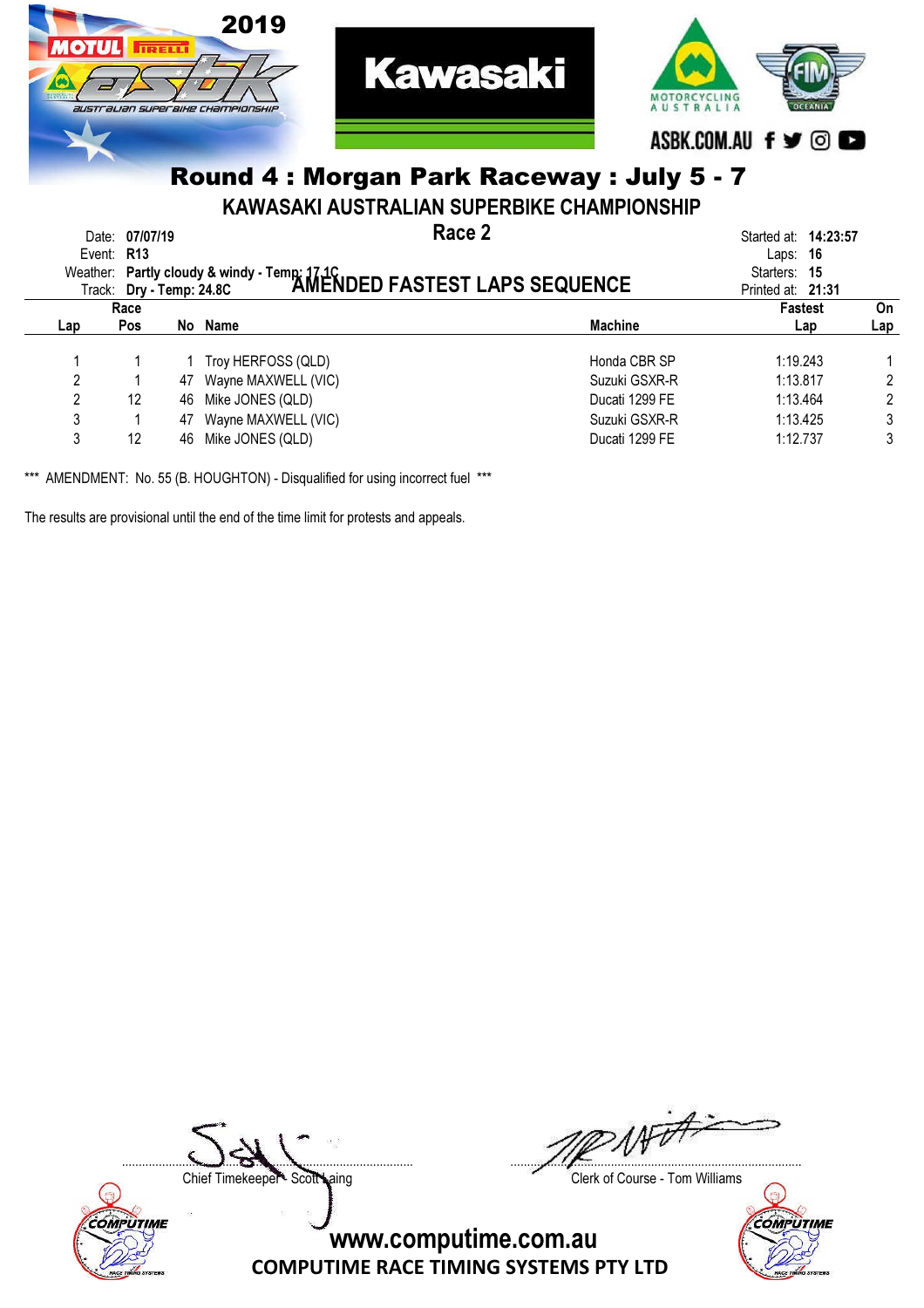

**10TUL FIRELLY** 

australian superaixe championskir

KAWASAKI AUSTRALIAN SUPERBIKE CHAMPIONSHIP

**Kawasaki** 

|    |                  | Date: 07/07/19                               |    |                  |        |    | Race 2                   |        |    |                  |        |    | Started at: 14:23:57     |        |
|----|------------------|----------------------------------------------|----|------------------|--------|----|--------------------------|--------|----|------------------|--------|----|--------------------------|--------|
|    | Event: R13       | Weather: Partly cloudy & windy - Temp: 17.1C |    |                  |        |    |                          |        |    |                  |        |    | Laps: 16<br>Starters: 15 |        |
|    |                  | Track: Dry - Temp: 24.8C                     |    |                  |        |    | <b>AMENDED LAP SHEET</b> |        |    |                  |        |    | Printed at: 21:31        |        |
| No | Lap Time         | Gap                                          | No | Lap Time         | Gap    | No | <b>Lap Time</b>          | Gap    | No | Lap Time         | Gap    | No | Lap Time                 | Gap    |
|    |                  |                                              | 12 | 1:14.179         | 2.556  | 67 | 1:14.188                 | 2.665  | 1  | 1:13.628         | .223   |    |                          |        |
|    | Lap 1            |                                              | 46 | 1:13.464         | 4.455  | 64 | 1:14.094                 | 3.565  | 65 | 1:13.612         | 1.249  |    | Lap <sub>8</sub>         |        |
| 1  | 1:19.243         |                                              | 22 | 1:16.077         | 5.311  | 30 | 1:14.932                 | 4.263  | 25 | 1:13.562         | 1.537  | 47 | 1:13.181                 |        |
| 47 | 1:19.565         | .322                                         | 92 | 1:16.704         | 6.199  | 8  | 1:14.952                 | 4.723  | 21 | 1:13.510         | 1.805  | 1  | 1:13.305                 | .297   |
| 25 | 1:19.772         | .529                                         | 55 | 1:16.969         | 8.158  | 46 | 1:14.273                 | 4.776  | 67 | 1:13.287         | 1.948  | 65 | 1:13.480                 | 1.588  |
| 65 | 1:19.972         | .729                                         |    |                  |        | 61 | 1:15.026                 | 4.999  | 46 | 1:12.777         | 3.204  | 21 | 1:13.436                 | 2.178  |
| 21 | 1:20.155         | .912                                         |    | Lap <sub>3</sub> |        | 12 | 1:14.947                 | 5.222  | 30 | 1:14.774         | 6.439  | 25 | 1:13.744                 | 2.278  |
| 30 | 1:20.299         | 1.056                                        | 47 | 1:13.425         |        | 22 | 1:15.840                 | 9.776  | 12 | 1:14.964         | 7.824  | 67 | 1:13.661                 | 2.429  |
| 67 | 1:20.390         | 1.147                                        | 1  | 1:13.747         | .472   | 92 | 1:15.896                 | 10.920 | 61 | 1:15.444         | 8.084  | 46 | 1:13.285                 | 2.590  |
| 64 | 1:20.950         | 1.707                                        | 65 | 1:13.679         | 1.082  | 55 | 1:16.866                 | 15.606 | 22 | 1:16.157         | 14.891 | 30 | 1:15.300                 | 10.108 |
| 8  | 1:21.164         | 1.921                                        | 25 | 1:14.351         | 1.174  |    |                          |        | 92 | 1:16.232         | 16.246 | 12 | 1:15.009                 | 10.737 |
| 61 | 1:21.505         | 2.262                                        | 21 | 1:13.902         | 1.589  |    | Lap 5                    |        | 8  | 1:15.263         | 19.453 | 61 | 1:15.087                 | 11.378 |
| 12 | 1:21.759         | 2.516                                        | 67 | 1:13.908         | 1.741  | 47 | 1:13.306                 |        | 55 | 1:19.309         | 26.807 | 22 | 1:16.751                 | 21.194 |
| 22 | 1:22.616         | 3.373                                        | 30 | 1:14.873         | 2.595  | 1  | 1:13.179                 | .429   |    |                  |        | 92 | 1:15.883                 | 21.695 |
| 92 | 1:22.877         | 3.634                                        | 64 | 1:14.537         | 2.735  | 65 | 1:13.535                 | 1.471  |    | Lap <sub>7</sub> |        | 8  | 1:14.925                 | 22.877 |
| 46 | 1:24.373         | 5.130                                        | 8  | 1:14.558         | 3.035  | 25 | 1:13.537                 | 1.809  | 47 | 1:13.460         |        | 55 | 1:17.792                 | 35.653 |
| 55 | 1:24.571         | 5.328                                        | 61 | 1:14.333         | 3.237  | 21 | 1:13.434                 | 2.129  | 1  | 1:13.410         | .173   |    |                          |        |
|    |                  |                                              | 12 | 1:14.408         | 3.539  | 67 | 1:13.136                 | 2.495  | 65 | 1:13.500         | 1.289  |    | Lap <sub>9</sub>         |        |
|    | Lap <sub>2</sub> |                                              | 46 | 1:12.737         | 3.767  | 46 | 1:12.791                 | 4.261  | 25 | 1:13.638         | 1.715  | 47 | 1:13.517                 |        |
| 47 | 1:13.817         |                                              | 22 | 1:15.314         | 7.200  | 30 | 1:14.542                 | 5.499  | 21 | 1:13.578         | 1.923  | 1  | 1:13.494                 | .274   |
| 1  | 1:14.289         | .150                                         | 92 | 1:15.514         | 8.288  | 61 | 1:14.781                 | 6.474  | 67 | 1:13.461         | 1.949  | 65 | 1:13.711                 | 1.782  |
| 25 | 1:13.858         | .248                                         | 55 | 1:17.271         | 12.004 | 12 | 1:14.778                 | 6.694  | 46 | 1:12.742         | 2.486  | 21 | 1:13.465                 | 2.126  |
| 65 | 1:14.238         | .828                                         |    |                  |        | 22 | 1:16.098                 | 12.568 | 30 | 1:15.010         | 7.989  | 67 | 1:13.500                 | 2.412  |
| 21 | 1:14.339         | 1.112                                        |    | Lap 4            |        | 92 | 1:16.234                 | 13.848 | 12 | 1:14.545         | 8.909  | 25 | 1:13.804                 | 2.565  |
| 30 | 1:14.230         | 1.147                                        | 47 | 1:13.264         |        | 8  | 1:26.607                 | 18.024 | 61 | 1:14.848         | 9.472  | 46 | 1:13.569                 | 2.642  |
| 67 | 1:14.250         | 1.258                                        | 1  | 1:13.348         | .556   | 55 | 1:19.032                 | 21.332 | 22 | 1:16.193         | 17.624 | 30 | 1:14.898                 | 11.489 |
| 64 | 1:14.055         | 1.623                                        | 65 | 1:13.424         | 1.242  |    |                          |        | 92 | 1:16.207         | 18.993 | 12 | 1:14.756                 | 11.976 |
| 8  | 1:14.120         | 1.902                                        | 25 | 1:13.668         | 1.578  |    | Lap <sub>6</sub>         |        | 8  | 1:15.140         | 21.133 | 61 | 1:14.791                 | 12.652 |
| 61 | 1:14.206         | 2.329                                        | 21 | 1:13.676         | 2.001  | 47 | 1:13.834                 |        | 55 | 1:17.695         | 31.042 | 22 | 1:16.291                 | 23.968 |



....................................................................................... .......................................................................................

Chief Timekeeper - Scott Laing Chief Timekeeper - Scott Laing

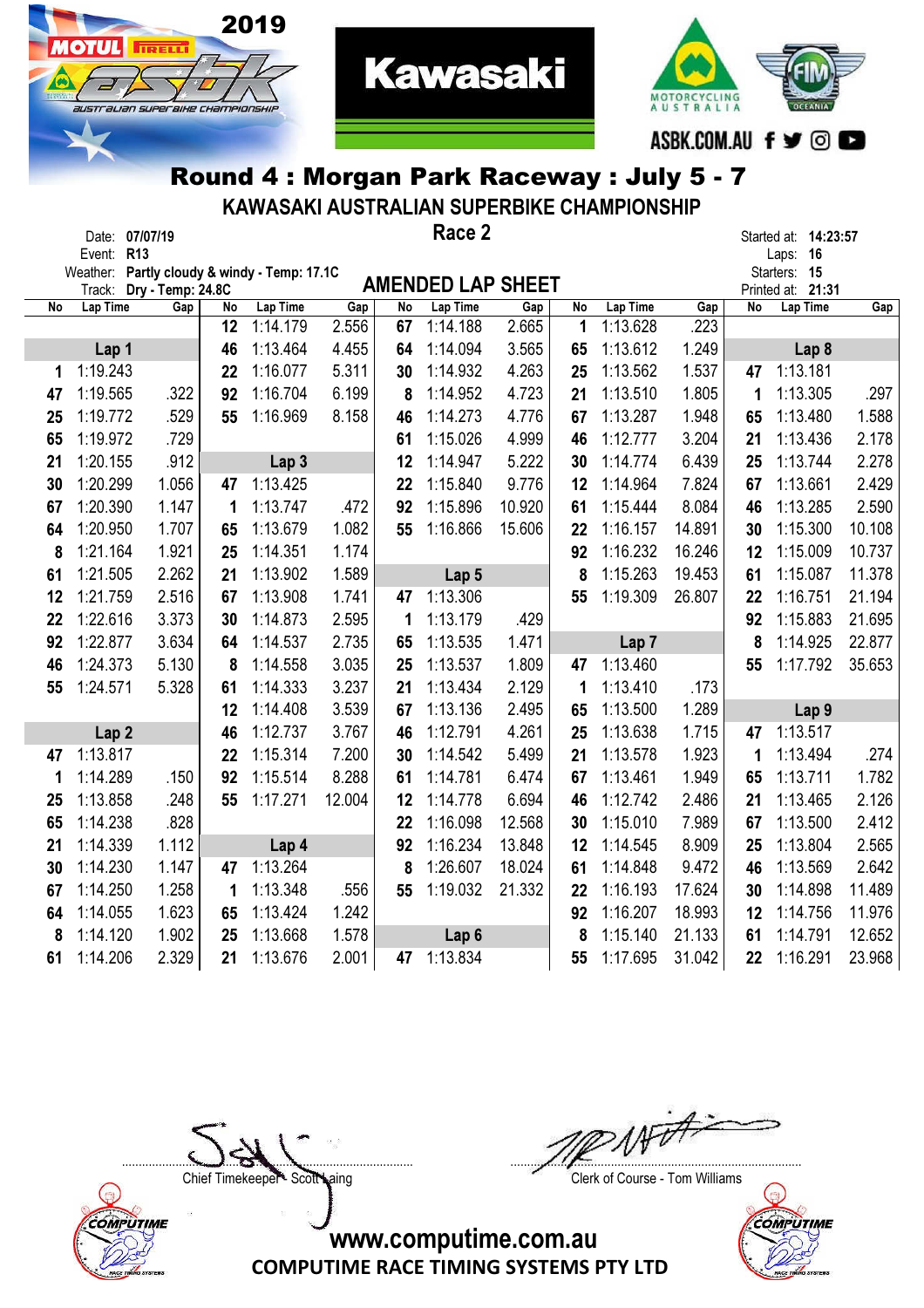

2019

**TRELL** 

STT aLIAN SUPER BIHE CHAMPIONSHI

KAWASAKI AUSTRALIAN SUPERBIKE CHAMPIONSHIP

**Kawasaki** 

|    | Date: 07/07/19<br>Event: R13                                             |        |    |               |        |    | Race 2                   |         |    |          |         | Started at: <b>14:23:57</b><br>Laps: 16 |  |
|----|--------------------------------------------------------------------------|--------|----|---------------|--------|----|--------------------------|---------|----|----------|---------|-----------------------------------------|--|
|    | Weather: Partly cloudy & windy - Temp: 17.1C<br>Track: Dry - Temp: 24.8C |        |    |               |        |    | <b>AMENDED LAP SHEET</b> |         |    |          |         | Starters: 15<br>Printed at: 21:31       |  |
| No | Lap Time                                                                 | Gap    | No | Lap Time      | Gap    | No | Lap Time                 | Gap     | No | Lap Time | Gap     |                                         |  |
| 92 | 1:15.985                                                                 | 24.163 | 30 | 1:15.298      | 15.460 | 21 | 1:13.646                 | 3.357   | 46 | 1:13.349 | 3.908   |                                         |  |
| 8  | 1:14.874                                                                 | 24.234 | 61 | 1:15.207      | 15.668 | 25 | 1:14.065                 | 4.400   | 67 | 1:13.295 | 3.956   |                                         |  |
| 55 | 1:17.558                                                                 | 39.694 | 8  | 1:15.287      | 28.120 | 30 | 1:15.444                 | 18.695  | 65 | 1:14.036 | 4.732   |                                         |  |
|    |                                                                          |        | 22 | 1:16.028      | 29.654 | 12 | 1:16.007                 | 19.147  | 21 | 1:14.051 | 5.068   |                                         |  |
|    | Lap 10                                                                   |        | 92 | 1:16.422      | 30.254 | 61 | 1:15.805                 | 19.433  | 25 | 1:15.156 | 7.362   |                                         |  |
| 47 | 1:13.631                                                                 |        | 55 | 1:17.414      | 47.586 | 8  | 1:15.825                 | 32.273  | 61 | 1:15.210 | 23.665  |                                         |  |
| 1  | 1:13.534                                                                 | .177   |    |               |        | 22 | 1:16.603                 | 35.527  | 12 | 1:15.193 | 24.043  |                                         |  |
| 65 | 1:14.050                                                                 | 2.201  |    | Lap 12        |        | 92 | 1:16.518                 | 35.665  | 8  | 1:16.334 | 37.927  |                                         |  |
| 67 | 1:13.520                                                                 | 2.301  | 47 | 1:13.719      |        | 55 | 1:18.342                 | 56.385  | 22 | 1:15.931 | 41.166  |                                         |  |
| 21 | 1:13.842                                                                 | 2.337  | 1  | 1:13.591      | .211   |    |                          |         | 92 | 1:16.088 | 41.427  |                                         |  |
| 46 | 1:13.426                                                                 | 2.437  | 65 | 1:13.681      | 2.413  |    | Lap 14                   |         | 30 | 1:16.927 | 49.398  |                                         |  |
| 25 | 1:14.248                                                                 | 3.182  | 67 | 1:13.718      | 2.461  | 47 | 1:13.371                 |         | 55 | 1:18.153 | 1:05.81 |                                         |  |
| 12 | 1:14.923                                                                 | 13.268 | 46 | 1:13.778      | 2.624  | 1  | 1:13.404                 | .183    |    |          |         |                                         |  |
| 30 | 1:15.701                                                                 | 13.559 | 21 | 1:13.852      | 3.298  | 46 | 1:14.616                 | 3.938   |    | Lap 16   |         |                                         |  |
| 61 | 1:14.837                                                                 | 13.858 | 25 | 1:14.066      | 3.922  | 67 | 1:14.806                 | 4.040   | 47 | 1:13.814 |         |                                         |  |
| 8  | 1:15.627                                                                 | 26.230 | 12 | 1:15.150      | 16.727 | 65 | 1:14.765                 | 4.075   | 1  | 1:13.856 | .375    |                                         |  |
| 22 | 1:16.686                                                                 | 27.023 | 30 | 1:15.097      | 16.838 | 21 | 1:14.410                 | 4.396   | 46 | 1:13.491 | 3.585   |                                         |  |
| 92 | 1:16.697                                                                 | 27.229 | 61 | 1:15.266      | 17.215 | 25 | 1:14.556                 | 5.585   | 67 | 1:13.670 | 3.812   |                                         |  |
| 55 | 1:17.506                                                                 | 43.569 | 8  | 1:15.634      | 30.035 | 61 | 1:15.772                 | 21.834  | 65 | 1:14.081 | 4.999   |                                         |  |
|    |                                                                          |        | 22 | 1:16.576      | 32.511 | 12 | 1:16.453                 | 22.229  | 21 | 1:14.015 | 5.269   |                                         |  |
|    | Lap 11                                                                   |        | 92 | 1:16.199      | 32.734 | 8  | 1:16.070                 | 34.972  | 25 | 1:15.896 | 9.444   |                                         |  |
| 47 | 1:13.397                                                                 |        | 55 | 1:17.763      | 51.630 | 22 | 1:16.458                 | 38.614  | 61 | 1:15.242 | 25.093  |                                         |  |
| 1  | 1:13.559                                                                 | .339   |    |               |        | 92 | 1:16.424                 | 38.718  | 12 | 1:15.645 | 25.874  |                                         |  |
| 65 | 1:13.647                                                                 | 2.451  |    | <b>Lap 13</b> |        | 30 | 1:40.526                 | 45.850  | 8  | 1:16.319 | 40.432  |                                         |  |
| 67 | 1:13.558                                                                 | 2.462  | 47 | 1:13.587      |        | 55 | 1:18.023                 | 1:01.03 | 22 | 1:16.741 | 44.093  |                                         |  |
| 46 | 1:13.525                                                                 | 2.565  | 1  | 1:13.526      | .150   |    |                          |         | 92 | 1:16.767 | 44.380  |                                         |  |
| 21 | 1:14.225                                                                 | 3.165  | 67 | 1:13.731      | 2.605  |    | <b>Lap 15</b>            |         | 30 | 1:18.122 | 53.706  |                                         |  |
| 25 | 1:13.790                                                                 | 3.575  | 65 | 1:13.855      | 2.681  | 47 | 1:13.379                 |         | 55 | 1:18.528 | 1:10.52 |                                         |  |
| 12 | 1:15.425                                                                 | 15.296 | 46 | 1:13.656      | 2.693  | 1  | 1:13.529                 | .333    |    |          |         |                                         |  |

\*\*\* AMENDMENT: No. 55 (B. HOUGHTON) - Disqualified for using incorrect fuel \*\*\*

The results are provisional until the end of the time limit for protests and appeals.

COMPUTIME



Chief Timekeeper - Scott Laing Clerk of Course - Tom Williams

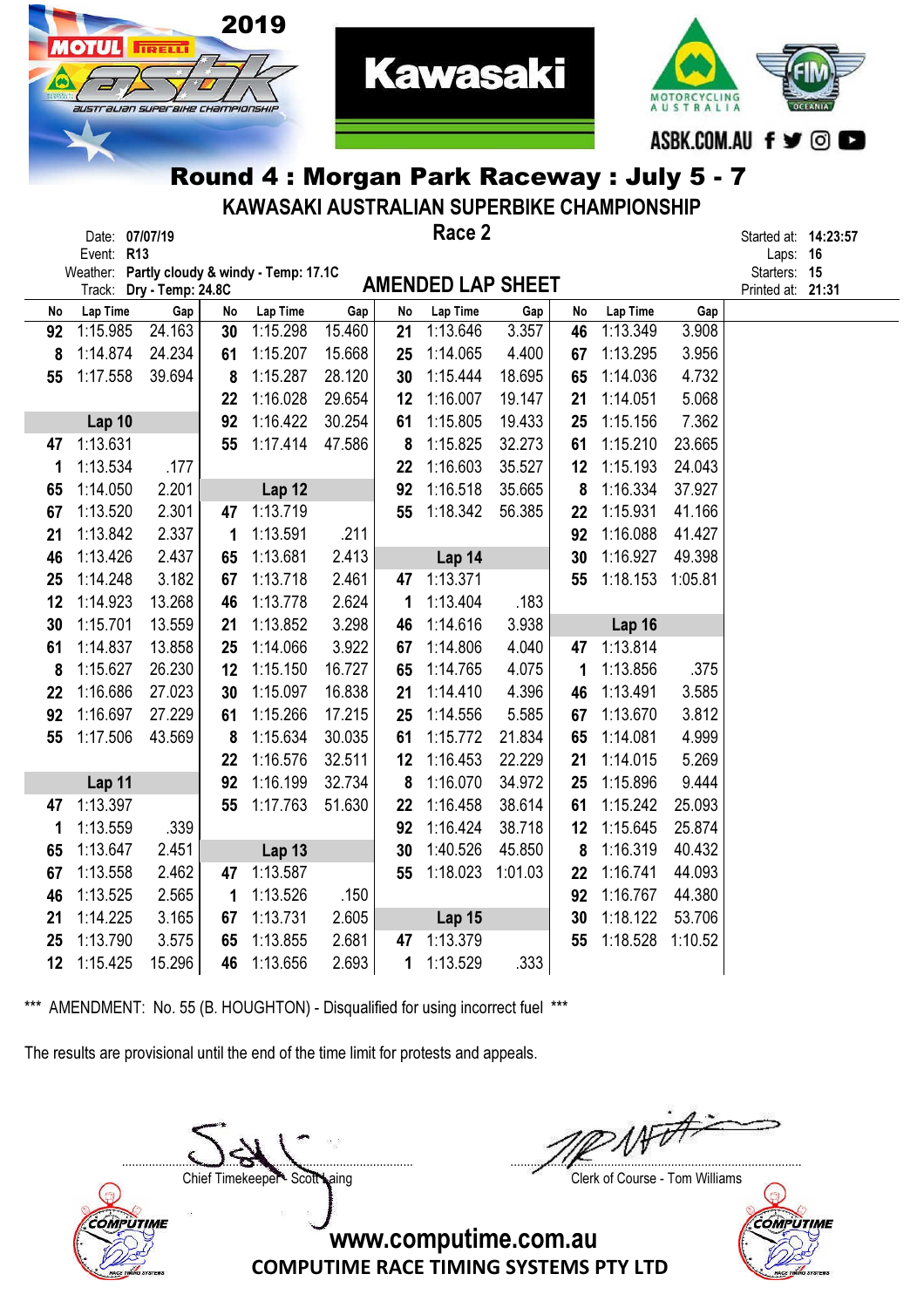

MOTORCYCLING ASBK.COM.AU f y ©

#### Round 4 : Morgan Park Raceway : July 5 - 7

KAWASAKI AUSTRALIAN SUPERBIKE CHAMPIONSHIP

| Date:<br>Event:    | 07/07/19<br>R <sub>13</sub>                              |    |    |    |    |                          | Race 2 |    |    |    |    |    |    | Started at:<br>Laps:     | 14:23:57<br>16 |                       |
|--------------------|----------------------------------------------------------|----|----|----|----|--------------------------|--------|----|----|----|----|----|----|--------------------------|----------------|-----------------------|
| Weather:<br>Track: | Partly cloudy & windy - Temp: 17.1C<br>Dry - Temp: 24.8C |    |    |    |    | <b>AMENDED LAP CHART</b> |        |    |    |    |    |    |    | Starters:<br>Printed at: | 15<br>21:31    |                       |
| Grid               | 1                                                        | 2  | 3  | 4  | 5  | 6                        | 7      | 8  | 9  | 10 | 11 | 12 | 13 | 14                       | 15             | 16                    |
| 46                 |                                                          | 47 | 47 | 47 | 47 | 47                       | 47     | 47 | 47 | 47 | 47 | 47 | 47 | 47                       | 47             | $\overrightarrow{47}$ |
| 65                 | 47                                                       |    |    |    |    |                          |        |    |    |    |    |    |    |                          |                |                       |
| 47                 | 25                                                       | 25 | 65 | 65 | 65 | 65                       | 65     | 65 | 65 | 65 | 65 | 65 | 67 | 46                       | 46             | 46                    |
|                    | 65                                                       | 65 | 25 | 25 | 25 | 25                       | 25     | 21 | 21 | 67 | 67 | 67 | 65 | 67                       | 67             | 67                    |
| 67                 | 21                                                       | 21 | 21 | 21 | 21 | 21                       | 21     | 25 | 67 | 21 | 46 | 46 | 46 | 65                       | 65             | 65                    |
| 25                 | 30                                                       | 30 | 67 | 67 | 67 | 67                       | 67     | 67 | 25 | 46 | 21 | 21 | 21 | 21                       | 21             | 21                    |
| 21                 | 67                                                       | 67 | 30 | 64 | 46 | 46                       | 46     | 46 | 46 | 25 | 25 | 25 | 25 | 25                       | 25             | 25                    |
| 64                 | 64                                                       | 64 | 64 | 30 | 30 | 30                       | 30     | 30 | 30 | 12 | 12 | 12 | 30 | 61                       | 61             | 61                    |
| 12                 | 8                                                        | 8  | 8  | 8  | 61 | 12                       | 12     | 12 | 12 | 30 | 30 | 30 | 12 | 12                       | 12             | 12                    |
| 30                 | 61                                                       | 61 | 61 | 46 | 12 | 61                       | 61     | 61 | 61 | 61 | 61 | 61 | 61 | 8                        | 8              | 8                     |
| 8                  | 12                                                       | 12 | 12 | 61 | 22 | 22                       | 22     | 22 | 22 | 8  | 8  | 8  | 8  | 22                       | 22             | 22                    |
| 61                 | 22                                                       | 46 | 46 | 12 | 92 | 92                       | 92     | 92 | 92 | 22 | 22 | 22 | 22 | 92                       | 92             | 92                    |
| 92                 | 92                                                       | 22 | 22 | 22 | 8  | 8                        | 8      | 8  | 8  | 92 | 92 | 92 | 92 | 30                       | 30             | 30                    |
| 22                 | 46                                                       | 92 | 92 | 92 | 55 | 55                       | 55     | 55 | 55 | 55 | 55 | 55 | 55 | 55                       | 55             | 55                    |
| 55                 | 55                                                       | 55 | 55 | 55 |    |                          |        |    |    |    |    |    |    |                          |                |                       |

\*\*\* AMENDMENT: No. 55 (B. HOUGHTON) - Disqualified for using incorrect fuel \*\*\*

The results are provisional until the end of the time limit for protests and appeals.



....................................................................................... .......................................................................................

Chief Timekeeper - Scott Laing Clerk of Course - Tom Williams

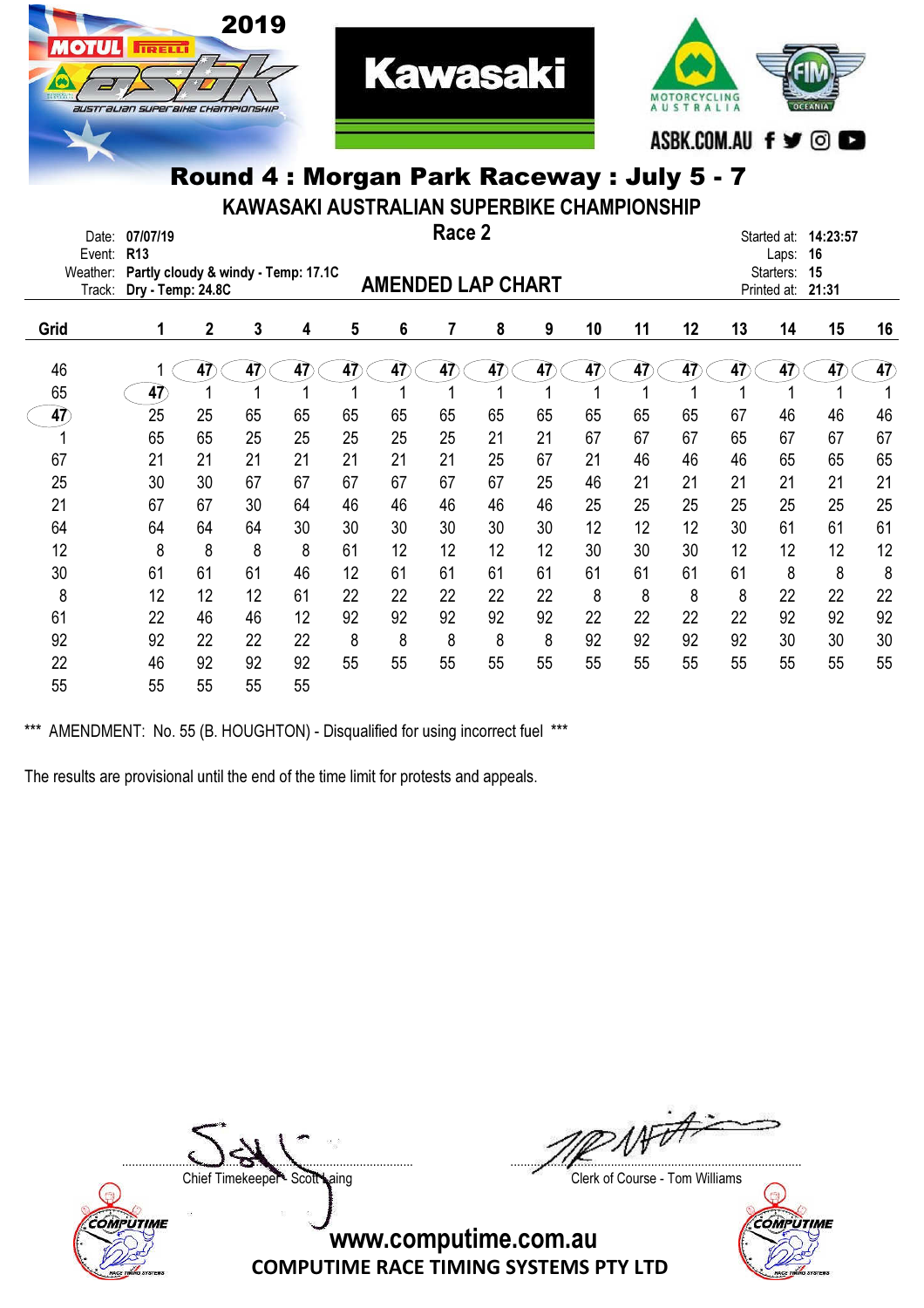

KAWASAKI AUSTRALIAN SUPERBIKE CHAMPIONSHIP

|            | 07/07/19<br>Date:<br><b>R13</b><br>Event: |        |                                     | Race 2 |                            |        |                    | 14:23:57<br>Started at:<br>16<br>Laps: |          |
|------------|-------------------------------------------|--------|-------------------------------------|--------|----------------------------|--------|--------------------|----------------------------------------|----------|
|            | Weather:                                  |        | Partly cloudy & windy - Temp: 17.1C |        |                            |        |                    | Starters:<br>15                        |          |
|            | Track: Dry - Temp: 24.8C                  |        |                                     |        | AMENDED BEST PARTIAL TIMES |        |                    | Printed at:<br>21:31                   |          |
|            | Split 1                                   |        | Split 2                             |        | Split 3                    |        | <b>LAP</b>         |                                        |          |
| <b>Pos</b> | <b>Name</b>                               | Time   | Name                                | Time   | Name                       | Time   | Name               | Ideal                                  | Fastest  |
|            | W. MAXWELL                                | 25.596 | M. JONES                            | 24.457 | M. JONES                   | 22.428 | <b>M. JONES</b>    | 1:12.495                               | 1:12.737 |
| 2          | M. JONES                                  | 25.610 | <b>B. STARING</b>                   | 24.639 | <b>B. STARING</b>          | 22.536 | <b>B. STARING</b>  | 1:13.036                               | 1:13.136 |
| 3          | C. HALLIDAY                               | 25.685 | J. WATERS                           | 24.732 | D. FALZON                  | 22.568 | W. MAXWELL         | 1:13.059                               | 1:13.181 |
|            | T. HERFOSS                                | 25.730 | C. HALLIDAY                         | 24.741 | W. MAXWELL                 | 22.661 | <b>T. HERFOSS</b>  | 1:13.150                               | 1:13.179 |
|            | D. FALZON                                 | 25.767 | <b>T. HERFOSS</b>                   | 24.743 | <b>T. HERFOSS</b>          | 22.677 | <b>J. WATERS</b>   | 1:13.273                               | 1:13.434 |
| 6          | J. WATERS                                 | 25.859 | W. MAXWELL                          | 24.802 | J. WATERS                  | 22.682 | <b>C. HALLIDAY</b> | 1:13.290                               | 1:13.424 |
|            | <b>B. STARING</b>                         | 25.861 | M. CHIODO                           | 24.873 | A. PHILLIS                 | 22.751 | <b>D. FALZON</b>   | 1:13.348                               | 1:13.537 |
|            | M. WALTERS                                | 26.097 | A. SISSIS                           | 24.984 | A. MORRIS                  | 22.854 | A. MORRIS          | 1:13.957                               | 1:14.055 |
| 9          | A. PHILLIS                                | 26.100 | A. MORRIS                           | 24.989 | M. CHIODO                  | 22.855 | <b>M. WALTERS</b>  | 1:13.994                               | 1:14.179 |
| 10         | A. MORRIS                                 | 26.114 | D. FALZON                           | 25.013 | C. HALLIDAY                | 22.864 | A. SISSIS          | 1:14.028                               | 1:14.206 |
| 11         | A. SISSIS                                 | 26.135 | M. WALTERS                          | 25.026 | <b>M. WALTERS</b>          | 22.871 | <b>M. CHIODO</b>   | 1:14.034                               | 1:14.230 |
| 12         | L. EPIS                                   | 26.279 | A. PHILLIS                          | 25.269 | A. SISSIS                  | 22.909 | A. PHILLIS         | 1:14.120                               | 1:14.120 |
| 13         | M. CHIODO                                 | 26,306 | L. EPIS                             | 25.447 | L. EPIS                    | 23.267 | L. EPIS            | 1:14.993                               | 1:15.314 |
| 14         | D. REES                                   | 26.508 | D. REES                             | 25.560 | D. REES                    | 23.394 | <b>D. REES</b>     | 1:15.462                               | 1:15.514 |
| 15         | <b>B. HOUGHTON</b>                        | 27.169 | <b>B. HOUGHTON</b>                  | 25.804 | <b>B. HOUGHTON</b>         | 23.719 | <b>B. HOUGHTO</b>  | 1:16.692                               | 1:16.866 |

\*\*\* AMENDMENT: No. 55 (B. HOUGHTON) - Disqualified for using incorrect fuel \*\*\*

The results are provisional until the end of the time limit for protests and appeals.



....................................................................................... .......................................................................................

Chief Timekeeper - Scott Laing Clerk of Course - Tom Williams

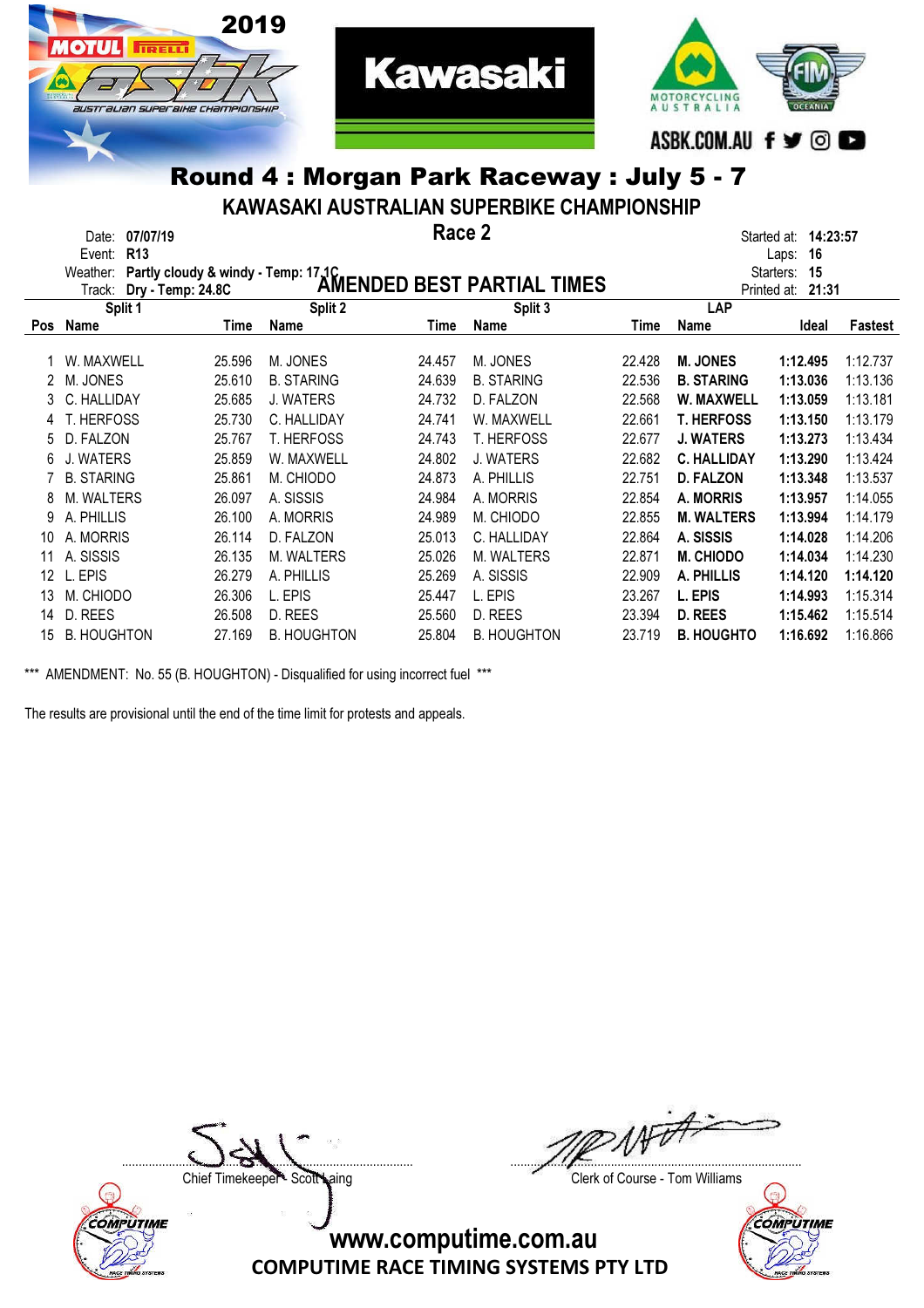

KAWASAKI AUSTRALIAN SUPERBIKE CHAMPIONSHIP

AMENDED POINTS

#### AUSTRALIAN SUPERBIKE CHAMPIONSHIP

|            |    |                       | Rnd 4 | Rnd 4  | Rnd 4  |       |
|------------|----|-----------------------|-------|--------|--------|-------|
| <b>Pos</b> | No | Name                  | Pole  | Race 1 | Race 2 | Total |
|            |    |                       |       |        |        |       |
|            | 47 | Wayne MAXWELL         |       | 20     | 25     | 45    |
| 2          | 46 | Michael JONES         | 1     | 25     | 18     | 44    |
| 3          |    | Troy HERFOSS          |       | 17     | 20     | 37    |
| 4          | 65 | Cru HALLIDAY          |       | 18     | 16     | 34    |
| 5          | 21 | Josh WATERS           |       | 16     | 15     | 31    |
| 6          | 67 | Bryan STARING         |       | 9      | 17     | 26    |
|            | 61 | Arthur SISSIS         |       | 12     | 13     | 25    |
| 8          | 12 | Matt WALTERS          |       | 13     | 12     | 25    |
| 9          | 8  | Alex PHILLIS          |       | 14     | 11     | 25    |
| 10         | 22 | Lachlan EPIS          |       | 11     | 10     | 21    |
| 11         | 64 | Aaron MORRIS          |       | 15     |        | 15    |
| 12         | 25 | Daniel FALZON         |       |        | 14     | 14    |
| 13         | 55 | <b>Brian HOUGHTON</b> |       | 10     |        | 10    |
| 14         | 92 | Damon REES            |       |        | 9      | 9     |
| 15         | 30 | Mark CHIODO           |       |        | 8      | 8     |

#### AUSTRALIAN SUPERBIKE CHAMPIONSHIP - MANUFACTURERS

|     |    |            | Rnd 4 | Rnd 4              | Rnd 4 |       |
|-----|----|------------|-------|--------------------|-------|-------|
| Pos | No | Name       |       | Pole Race 1 Race 2 |       | Total |
|     |    | Suzuki     |       | 62                 | 64    | 126   |
|     |    | Kawasaki   |       | 33                 | 39    | 72    |
| 3   |    | Honda      |       | 27                 | 37    | 64    |
| 4   |    | Yamaha     |       | 18                 | 30    | 48    |
| 5   |    | Ducati     |       | 25                 | 18    | 44    |
| 6   |    | <b>BMW</b> |       | 15                 |       | 15    |
|     |    |            |       |                    |       |       |



....................................................................................... .......................................................................................

Chief Timekeeper - Scott Laing Clerk of Course - Tom Williams

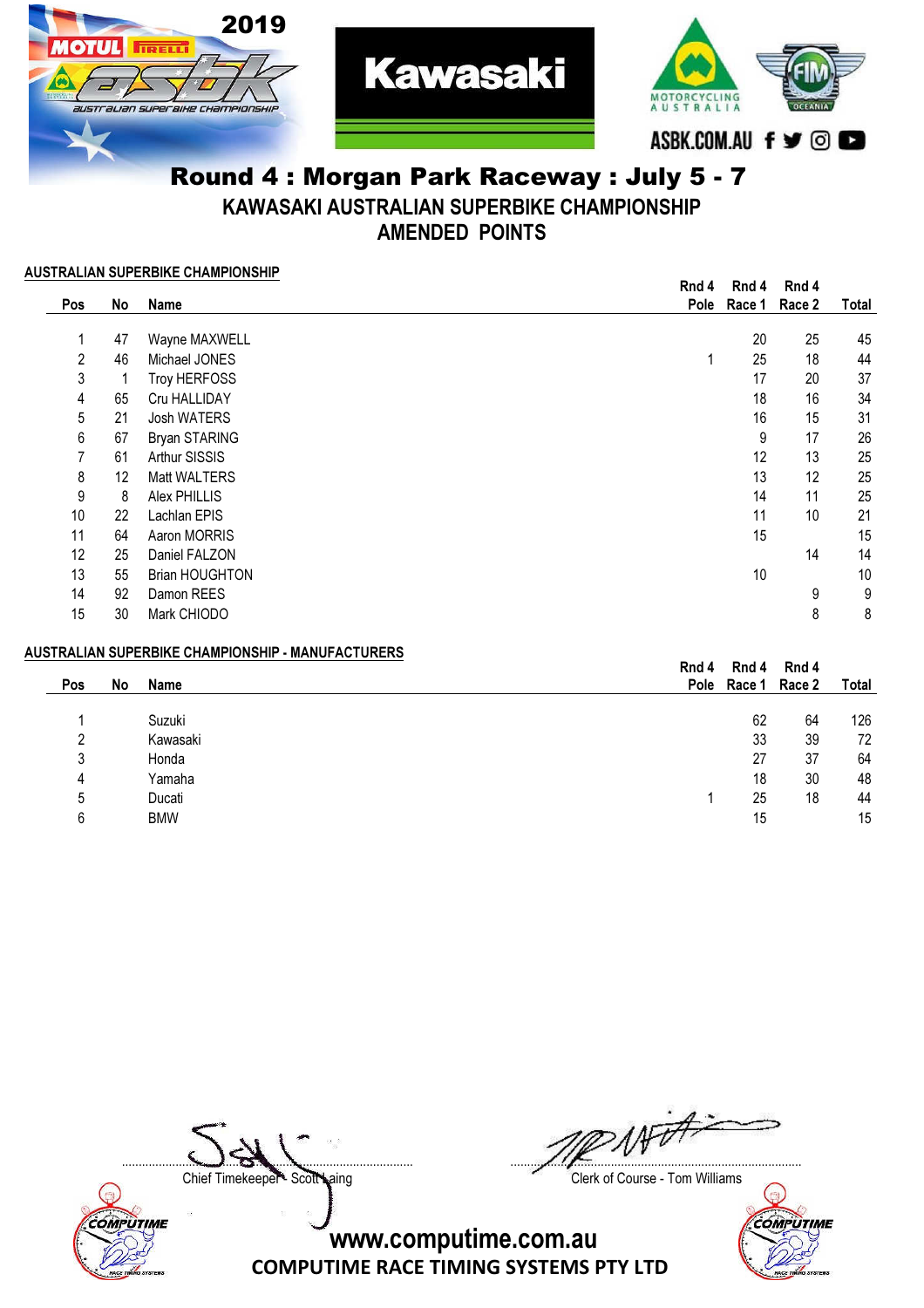



#### Round 4 : Morgan Park Raceway : July 5 - 7 KAWASAKI AUSTRALIAN SUPERBIKE CHAMPIONSHIP AMENDED PROGRESSIVE CHAMPIONSHIP POINTS

**Kawasaki** 

#### AUSTRALIAN SUPERBIKE CHAMPIONSHIP

|                  |     |                         | Rnd 1        | Rnd 2                   | Rnd 3          | Rnd 4        | Rnd 4  | Rnd 4  |                |
|------------------|-----|-------------------------|--------------|-------------------------|----------------|--------------|--------|--------|----------------|
| Pos              | No  | <b>Name</b>             | <b>WSBK</b>  | W/fld                   | <b>Bend</b>    | Pole         | Race 1 | Race 2 | Total          |
| 1                | 46  | Michael JONES           | 49           | 34                      | 57             | $\mathbf{1}$ | 25     | 18     | 184            |
| $\overline{2}$   | 65  | Cru HALLIDAY            | 55           | 41                      | 53             |              | 18     | 16     | 183            |
| 3                | 67  | Bryan STARING           | 48           | 27                      | 75             |              | 9      | 17     | 176            |
| 4                | 1   | Troy HERFOSS            | 41           | 50                      | 41             |              | 17     | 20     | 169            |
| 5                | 47  | Wayne MAXWELL           | 40           | 35                      | 38             |              | 20     | 25     | 158            |
| 6                | 21  | Josh WATERS             | 50           | 30                      | 46             |              | 16     | 15     | 157            |
| $\overline{7}$   | 12  | Matt WALTERS            | 30           | 26                      | 31             |              | 13     | 12     | 112            |
| 8                | 25  | Daniel FALZON           | 32           | 33                      | 30             |              |        | 14     | 109            |
| $\boldsymbol{9}$ | 8   | Alex PHILLIS            | 19           | 24                      | 25             |              | 14     | 11     | 93             |
| 10               | 168 | Glenn SCOTT             | 28           | 23                      | 39             |              |        |        | 90             |
| 11               | 61  | Arthur SISSIS           | 18           | 14                      | 31             |              | 12     | 13     | 88             |
| 12               | 30  | Mark CHIODO             | 24           | 16                      | 39             |              |        | 8      | 87             |
| 13               | 28  | Aiden WAGNER            | 71           |                         |                |              |        |        | 71             |
| 14               | 92  | Damon REES              | 11           | 19                      | 29             |              |        | 9      | 68             |
| 15               | 22  | Lachlan EPIS            | 10           | 4                       | 22             |              | 11     | 10     | 57             |
| 16               | 14  | <b>Glenn ALLERTON</b>   | 40           | 16                      |                |              |        |        | 56             |
| 17               | 29  | Ted COLLINS             | 31           | 10                      | 8              |              |        |        | 49             |
| 18               | 33  | Sloan FROST             | 12           | 15                      | 15             |              |        |        | 42             |
| 19               | 41  | Max CROKER              | 27           |                         |                |              |        |        | 27             |
| 20               | 62  | <b>Brendan McINTYRE</b> |              | $\overline{7}$          | 19             |              |        |        | 26             |
| 21               | 11  | Philip CZAJ             | 8            | 5                       | $\overline{7}$ |              |        |        | 20             |
| 22               | 13  | David BARKER            | $\mathbf{1}$ |                         | 15             |              |        |        | 16             |
| 23               | 64  | Aaron MORRIS            |              |                         |                |              | 15     |        | 15             |
| 24               | 98  | Evan BYLES              |              |                         | 13             |              |        |        | 13             |
| 25               | 55  | <b>Brian HOUGHTON</b>   |              |                         |                |              | 10     |        | 10             |
| 26               | 24  | Matt TOOLEY             | 1            |                         | 6              |              |        |        | $\overline{7}$ |
| 27               | 77  | Adam SENIOR             |              |                         | 5              |              |        |        | $\overline{5}$ |
| 28               | 76  | Paul VAN DER HEIDEN     |              |                         | 4              |              |        |        | 4              |
| 29               | 82  | Ryan YANKO              | 3            |                         |                |              |        |        | 3              |
| 30               | 44  | Will DAVIDSON           |              | $\overline{\mathbf{c}}$ |                |              |        |        | $\overline{2}$ |
| 31               | 37  | Michael EDWARDS         |              | $\overline{2}$          |                |              |        |        | $\overline{2}$ |

#### AUSTRALIAN SUPERBIKE CHAMPIONSHIP - MANUFACTURERS

|     |    |                           | Rnd 1       | Rnd 2 | Rnd 3                  | Rnd 4       | Rnd 4  | Rnd 4  |       |
|-----|----|---------------------------|-------------|-------|------------------------|-------------|--------|--------|-------|
| Pos | No | <b>Name</b>               | <b>WSBK</b> | W/fld | <b>Bend</b>            | <b>Pole</b> | Race 1 | Race 2 | Total |
|     |    |                           |             |       |                        |             |        |        |       |
|     |    | Suzuki                    | 166         | 125   | 174                    |             | 62     | 64     | 591   |
|     |    | Kawasaki                  | 166         | 80    | 195                    |             | 33     | 39     | 513   |
|     |    | Yamaha                    | 158         | 78    | 94                     |             | 18     | 30     | 378   |
| 4   |    | Honda                     | 76          | 85    | 109                    |             | 27     | 37     | 334   |
|     |    | contract the contract and |             |       | TAXABLE INCOME SPECIAL |             |        |        |       |

....................................................................................... .......................................................................................

COMPUTIME

Chief Timekeeper - Scott Laing Clerk of Course - Tom Williams



www.computime.com.au

COMPUTIME RACE TIMING SYSTEMS PTY LTD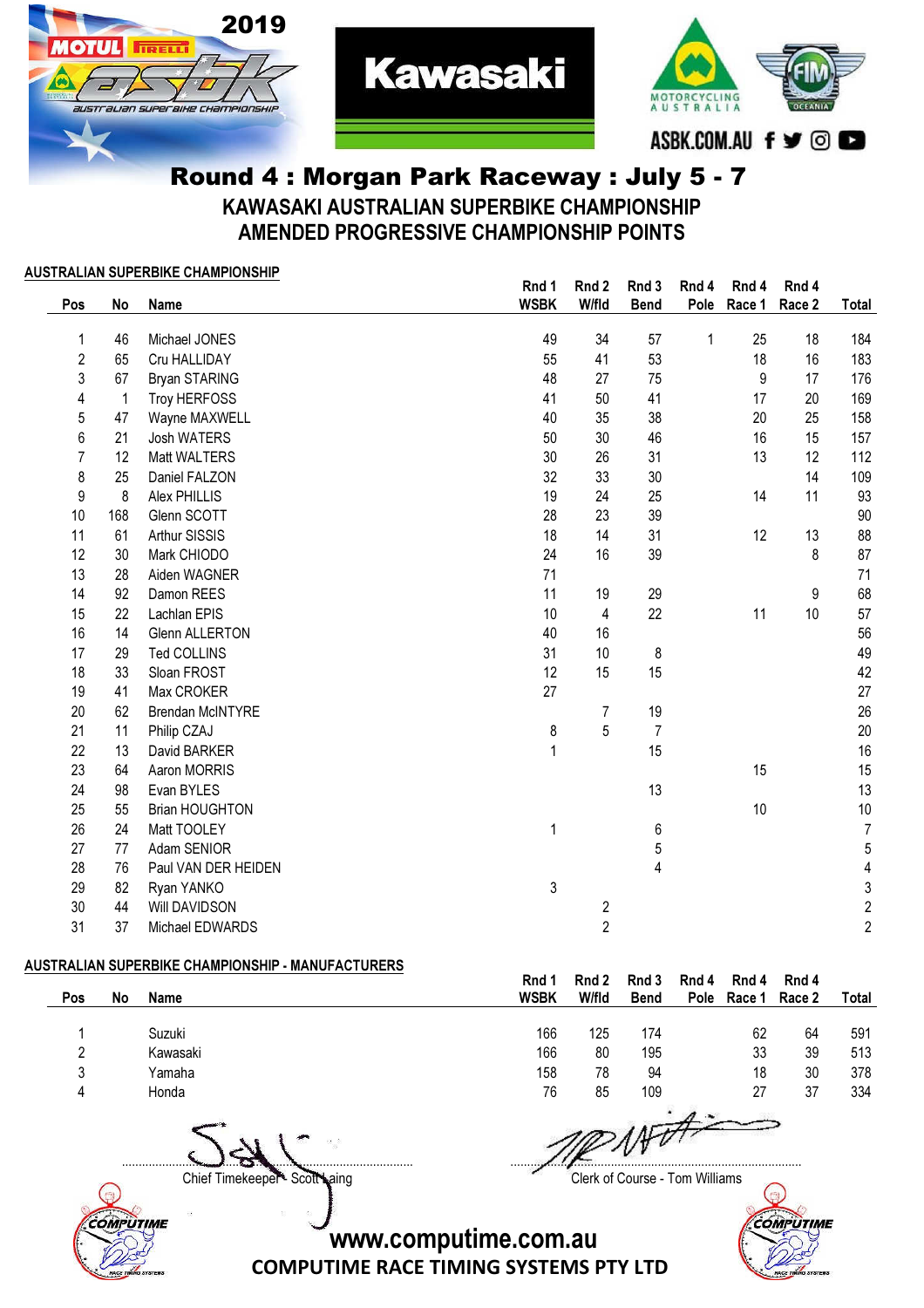

#### Round 4 : Morgan Park Raceway : July 5 - 7 KAWASAKI AUSTRALIAN SUPERBIKE CHAMPIONSHIP AMENDED PROGRESSIVE CHAMPIONSHIP POINTS

|     |    | AUSTRALIAN SUPERBIKE CHAMPIONSHIP - MANUFACTURERS |             |       |             |       |                    |       |       |
|-----|----|---------------------------------------------------|-------------|-------|-------------|-------|--------------------|-------|-------|
|     |    |                                                   | Rnd         | Rnd 2 | Rnd 3       | Rnd 4 | Rnd 4              | Rnd 4 |       |
| Pos | No | <b>Name</b>                                       | <b>WSBK</b> | W/fld | <b>Bend</b> |       | Pole Race 1 Race 2 |       | Total |
|     |    |                                                   |             |       |             |       |                    |       |       |
| 5   |    | Ducati                                            |             | 34    | 57          |       | 25                 | 18    | 138   |
| 6   |    | <b>BMW</b>                                        | 71          | 26    | 12          |       | 15                 |       | 124   |
|     |    | Aprilia                                           | 8           |       |             |       |                    |       | 20    |
|     |    |                                                   |             |       |             |       |                    |       |       |



....................................................................................... .......................................................................................

Chief Timekeeper - Scott Laing Clerk of Course - Tom Williams